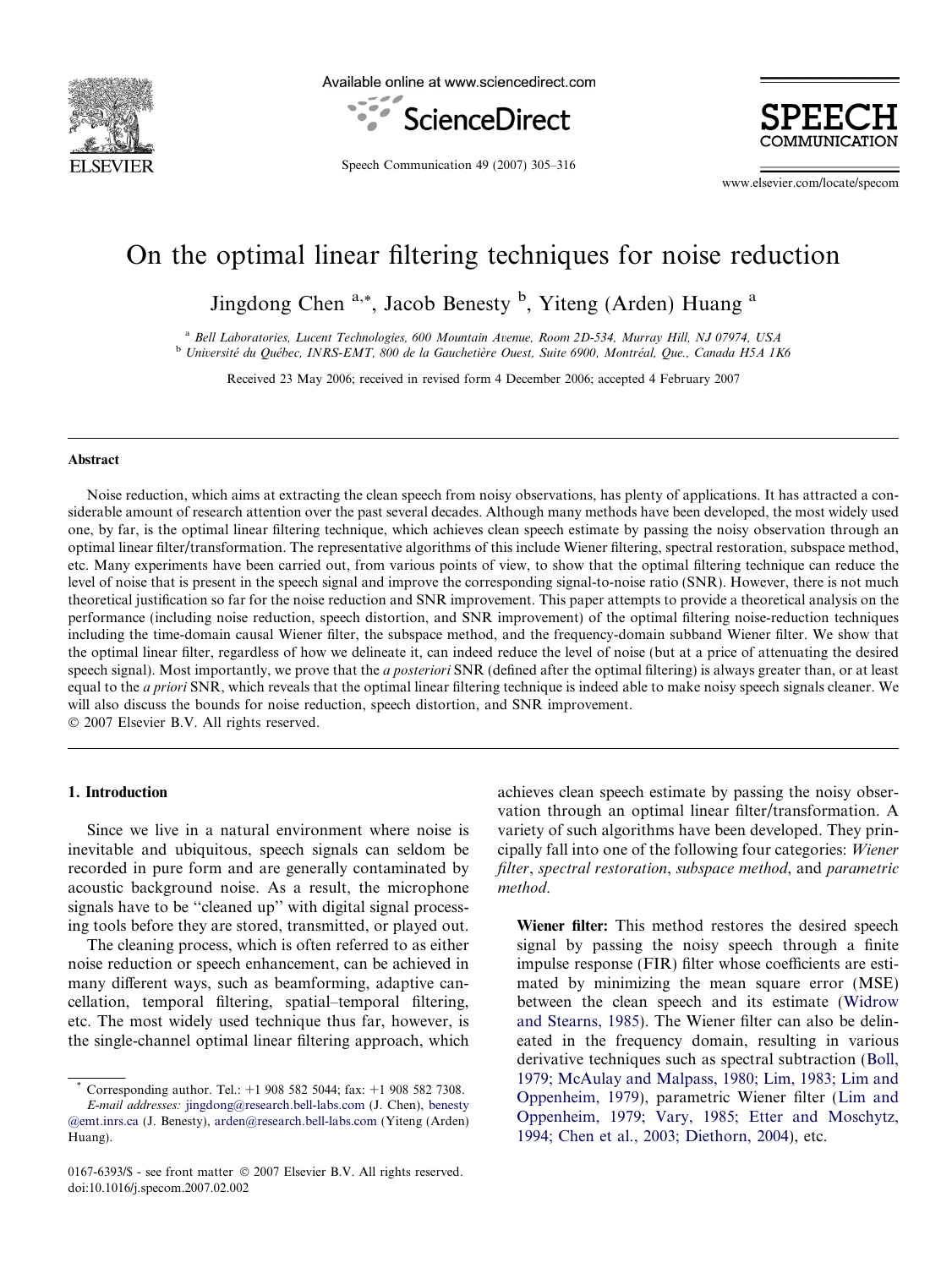<span id="page-1-0"></span>Spectral restoration: In the frequency domain, a speech signal can be factorized into spectral amplitude and phase components. From perceptual point of view, the former is considerably more important than the latter ([Lim and Oppenheim, 1979; Vary, 1985; Wang and](#page-11-0) [Lim, 1982\)](#page-11-0). Therefore the spectral-restoration technique recovers only the spectral amplitude (or spectral envelope) of the clean speech from that of the corrupted speech while neglecting the phase corruption [\(Ephraim](#page-10-0) [and Malah, 1984, 1985; Virag, 1999; Chang and](#page-10-0) [O'Shaughnessy, 1991\)](#page-10-0).

Signal subspace: This method decomposes the vector space of the noisy speech into two orthogonal subspaces using the Karhunen–Loève transform  $(KLT)$ : one is composed of both speech and noise and the other consists of noise component only. This is possible because it has been proven that the clean speech can be described with a low-rank model. After decomposition, the speech signal is estimated by removing the noise subspace, and cleaning the speech-plus-noise subspace ([Ephraim and](#page-10-0) [Van Trees, 1995; Dendrinos et al., 1991; Hansen, 1997;](#page-10-0) [Lev-Ari and Ephraim, 2003; Rezayee and Gazor, 2001;](#page-10-0) [Mittal and Phamdo, 2000; Hu and Loizou, 2003\)](#page-10-0).

Parametric method: It is well known that a speech signal can be modelled as an autoregressive (AR) process. Therefore, noise reduction can be formulated as a parameter estimation problem with its objective to estimate the AR model parameters of the clean speech from the noisy observations ([Paliwal and Basu, 1987; Gibson](#page-11-0) [et al., 1991; Gannot et al., 1998\)](#page-11-0).

Although so many optimal filtering algorithms have been developed for noise reduction, there has been remarkably little (if any) theoretical analysis of their performance. The reason may be attributed to the difficulty in quantizing the combinatorial effect between noise reduction and speech distortion. Most existing performance studies have been experimental, including: (1) ranking the mean opinion scores, (2) examining the SNR improvements, (3) inspecting the speech spectrograms, and (4) comparing the noise levels before and after the application of an algorithm. While the results are very helpful for us to understand how the algorithms behave in the specified conditions, the experimental evaluation alone is not enough to justify the algorithms. A more thorough theoretical analysis is important and imperative. Recently, we performed some analysis of the time-domain Wiener filter and proved that, as long as we have an accurate estimate of the statistics of the noisy speech and the noise signal, SNR improvement is guaranteed, no matter whether the noise is white or colored [\(Chen et al., 2006; Benesty et al., 2005\)](#page-10-0). This paper presents our continued efforts on this topic. The main contribution of this paper is a theoretical analysis on the performance of the optimal [from the minimum-mean-square error (MMSE) sense] filtering techniques including the timedomain causal, the frequency-domain noncausal, and the constrained (subspace) Wiener filters. We show that the

optimal filter, regardless of how we delineate it, can indeed reduce the level of noise. Most importantly, we prove that the a posteriori SNR is always greater than, or at least equal to the a priori SNR, provided that the statistics of the noisy speech and noise signals are accurately estimated. Also discussed are the lower and upper bounds for noise reduction, speech distortion, and SNR improvement.

#### 2. Signal model and problem formulation

The noise-reduction problem considered in this paper is to recover a speech signal of interest  $x(n)$  from the noisy observation

$$
y(n) = x(n) + v(n),\tag{1}
$$

where  $v(n)$  is the unwanted additive noise, which is assumed to be a zero-mean random process (white or colored) and uncorrelated with  $x(n)$ . This signal model can also be formulated in other forms. For example, in vector/matrix form, it is written as

$$
y(n) = x(n) + v(n),\tag{2}
$$

where

$$
\mathbf{y}(n) = [y(n) \quad y(n-1) \quad \cdots \quad y(n-L+1)]^{\mathrm{T}}
$$

is a vector consisting of the L most recent samples of the noisy speech signal, superscript T denotes transpose of a vector or a matrix, and  $x(n)$  and  $y(n)$  are defined in a similar way to  $v(n)$ . In this case, the noise-reduction problem is formulated as one of estimating  $x(n)$  from the observation  $\nu(n)$ .

If applying the L-point discrete Fourier transform (DFT) to both sides of (2), we have the following relationship in the frequency domain:

$$
Y(n,j\omega_k) = X(n,j\omega_k) + V(n,j\omega_k),
$$
\n(3)

where

$$
Y(n,j\omega_k) = \sum_{l=0}^{L-1} w(l)y(n-L+l+1)e^{-j\omega_k l}
$$

is the short-time DFT of the noisy speech at time instant  $n$ ,  $\omega_k = 2\pi k/L$ ,  $k = 0, 1, \ldots, L - 1$ ,  $w(l)$  is a window function (e.g. Hamming window, Hann window) applied to the frame signal for better spectral estimation, and  $X(n,j\omega_k)$ and  $V(n,j\omega_k)$  are the short-time DFTs for the clean speech and the noise signal, defined in a similar way to  $Y(n,i\omega_k)$ . Based on this relationship, the noise-reduction problem can be expressed in the frequency domain as one of estimating  $X(n,j\omega_k)$  from  $Y(n,j\omega_k)$ .

## 3. Time-domain causal Wiener filter and its performance

The Wiener filter is one of the most fundamental approaches for noise reduction, which can be formulated either in the time or in the frequency domains. In the time-domain Wiener filter, an estimate of the clean speech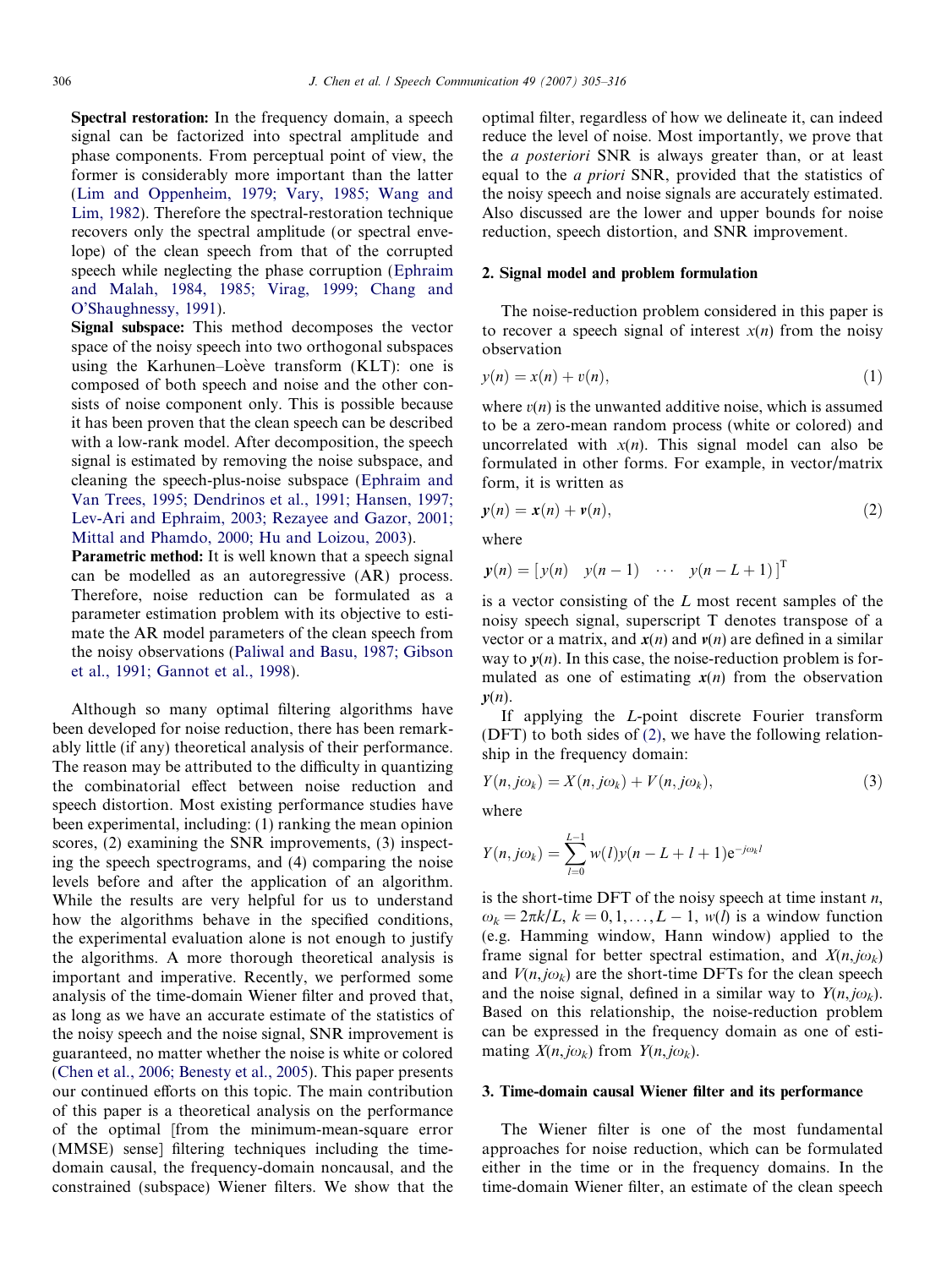<span id="page-2-0"></span>is obtained by passing the noisy signal  $y(n)$  through a temporal filer, i.e.,

$$
\hat{x}(n) = \mathbf{h}^{\mathrm{T}} \mathbf{y}(n),\tag{4}
$$

where

$$
\boldsymbol{h} = [h_0 \quad h_1 \quad \cdots \quad h_{L-1}]^T
$$

is an FIR filter of length L. The MSE criterion is then written as

$$
J_x(\boldsymbol{h}) \triangleq E\{[x(n) - \hat{x}(n)]^2\} = E\{[x(n) - \boldsymbol{h}^T \boldsymbol{y}(n)]^2\},
$$
 (5)

where  $E\{\cdot\}$  denotes mathematical expectation. It is immediately seen that the objective of noise reduction is to find the optimal h that minimizes  $J_x(h)$ . Mathematically, the optimal filter can be described as

$$
h_{o} = \arg\min_{h} J_{x}(h). \tag{6}
$$

Differentiating  $J_x(h)$  with respect to h and equating the result to zero, we can find the solution to (6), which is known as the Wiener–Hopf equations

$$
\mathbf{R}_{y}\mathbf{h}_{o}=\mathbf{r}_{yx},\tag{7}
$$

where

$$
\boldsymbol{R}_{y} \triangleq E\{\boldsymbol{y}(n)\boldsymbol{y}^{\mathrm{T}}(n)\}\tag{8}
$$

is the correlation matrix of the observed signal  $y(n)$  and

$$
\mathbf{r}_{yx} \triangleq E\{\mathbf{y}(n)x(n)\}\tag{9}
$$

is the cross-correlation vector between the noisy and clean speech signals. It is seen from (7) that we need to know both  $\mathbf{R}_y$  and  $\mathbf{r}_{yx}$  in order to compute the Wiener filter  $\mathbf{h}_{o}$ . The correlation matrix  $\mathbf{R}_{v}$  can be directly estimated from the observation signal  $y(n)$ . However,  $x(n)$  is unobservable; as a result, an estimation of  $r_{vx}$  may seem difficult to obtain. But since speech and noise are uncorrelated, we have

$$
\mathbf{r}_{yx} = E\{\mathbf{y}(n)x(n)\} = E\{\mathbf{y}(n)[y(n) - v(n)]\}
$$
  
=  $E[\mathbf{y}(n)y(n)] - E[\mathbf{v}(n)v(n)] = \mathbf{r}_{yy} - \mathbf{r}_{vv}.$  (10)

Now  $r_{vx}$  depends on two correlation vectors:  $r_{vv}$  and  $r_{vv}$ . The vector  $r_{yy}$ , which is also the first column of  $R_y$ , can be estimated from  $y(n)$ . The vector  $r_{vv}$  can be estimated during intervals where the speech signal is absent. As a result, the Wiener–Hopf equations given in (7) can be rewritten as

$$
\boldsymbol{R}_{y}\boldsymbol{h}_{o}=\boldsymbol{r}_{yy}-\boldsymbol{r}_{vv}.\tag{11}
$$

If we assume that the matrix  $\mathbf{R}_{y}$  is full rank, which is the case in most practical situations, the Wiener filter is obtained by solving either (7) or (11), i.e.,

$$
h_{o} = R_{y}^{-1} r_{yx} = R_{y}^{-1} r_{yy} - R_{y}^{-1} r_{vv}.
$$
 (12)

Now we are ready to check whether the Wiener filter can actually reduce the level of noise as we expected. Substituting  $h_0$  into (4), we can derive the power of the estimated clean speech signal with the optimal Wiener filter,

$$
E\{\hat{x}_{o}^{2}(n)\} = E\{\boldsymbol{h}_{o}^{\mathrm{T}}\boldsymbol{y}(n)\boldsymbol{y}^{\mathrm{T}}(n)\boldsymbol{h}_{o}\}
$$
  
\n
$$
= E\{\boldsymbol{h}_{o}^{\mathrm{T}}\boldsymbol{x}(n)\boldsymbol{x}^{\mathrm{T}}(n)\boldsymbol{h}_{o} + \boldsymbol{h}_{o}^{\mathrm{T}}\boldsymbol{v}(n)\boldsymbol{v}^{\mathrm{T}}(n)\boldsymbol{h}_{o}\}
$$
  
\n
$$
= \boldsymbol{h}_{o}^{\mathrm{T}}\boldsymbol{R}_{x}\boldsymbol{h}_{o} + \boldsymbol{h}_{o}^{\mathrm{T}}\boldsymbol{R}_{v}\boldsymbol{h}_{o},
$$
\n(13)

where  $\mathbf{R}_x$  and  $\mathbf{R}_v$  are, respectively, the correlation matrices of the clean speech and the noise signal, defined in a similar way to  $\mathbf{R}_{v}$ . It is seen that there are two terms in the righthand side of (13), where  $h_0^T R_x h_0$  represents the power of the clean speech filtered by the Wiener filter and  $h_0^{\mathrm{T}} R_v h_0$  is the residual noise.

In order to check whether the Wiener filter can reduce noise, we evaluate the noise-reduction factor [\(Chen et al.,](#page-10-0) [2006](#page-10-0)), which is defined as the ratio between the power of the original noise and that of the residual noise. As seen from (13), the residual noise power is  $h_0^T R_v h_0$ . The power of the original noise can be computed as

$$
\sigma_v^2 = E[v^2(n)] = E[\boldsymbol{h}_1^T \boldsymbol{v}(n) \boldsymbol{v}^T(n) \boldsymbol{h}_1] = \boldsymbol{h}_1^T \boldsymbol{R}_v \boldsymbol{h}_1, \tag{14}
$$

where  $h_1 = \begin{bmatrix} 1 & 0 & \cdots & 0 \end{bmatrix}^T$ . Therefore, the noise-reduction factor for the Wiener filter can be written as

$$
\zeta_{\rm nr}(\boldsymbol{h}_{\rm o}) = \frac{\boldsymbol{h}_1^{\rm T} \boldsymbol{R}_v \boldsymbol{h}_1}{\boldsymbol{h}_0^{\rm T} \boldsymbol{R}_v \boldsymbol{h}_0}.
$$
\n(15)

Substituting  $\mathbf{h}_0 = \mathbf{R}_y^{-1} \mathbf{r}_{yx} = \mathbf{R}_y^{-1} \mathbf{r}_{xx} = \mathbf{R}_y^{-1} \mathbf{R}_x \mathbf{h}_1$  into (15), we obtain

$$
\xi_{\text{nr}}(\boldsymbol{h}_{\text{o}}) = \frac{\boldsymbol{h}_{1}^{\text{T}} \boldsymbol{R}_{\text{v}} \boldsymbol{h}_{1}}{\boldsymbol{h}_{1}^{\text{T}} \boldsymbol{R}_{\text{x}} \boldsymbol{R}_{\text{y}}^{-1} \boldsymbol{R}_{\text{v}} \boldsymbol{R}_{\text{y}}^{-1} \boldsymbol{R}_{\text{x}} \boldsymbol{h}_{1}},\tag{16}
$$

which is a function of all the three correlation matrices  $\mathbf{R}_x$ ,  $\mathbf{R}_v$ , and  $\mathbf{R}_v$ . Using generalized eigenvalule decomposition ([Fukunaga, 1990](#page-10-0)), we can decompose the three correlation matrices into the following form:

$$
R_{x} = B^{T}AB,
$$
  
\n
$$
R_{v} = B^{T}B,
$$
  
\n
$$
R_{y} = B^{T}[I + A]B,
$$
\n(17)

where  $\boldsymbol{B}$  is an invertible square matrix, and

$$
\Lambda = \text{diag}[\lambda_1 \quad \lambda_2 \quad \cdots \quad \lambda_L] \tag{18}
$$

is a diagonal matrix with  $\lambda_1 \geq \lambda_2 \geq \cdots \geq \lambda_L \geq 0$ . Substituting  $(17)$  into  $(16)$ , we obtain

$$
\xi_{\rm nr}(\boldsymbol{h}_{\rm o}) = \frac{\sum_{i=1}^{L} b_{i1}^2}{\sum_{i=1}^{L} \frac{\lambda_i^2}{(1+\lambda_i)^2} b_{i1}^2},\tag{19}
$$

where  $b_{i1}$ ,  $i = 1, \ldots, L$ , forms the first column of **B** and satisfies  $\sum_{i=1}^{L} b_{i1}^{2} = \sigma_{v}^{2}$ .

Also with the matrix decomposition in (17), the SNR of the observation signal can be expressed as

$$
\text{SNR} = \frac{E[x^2(n)]}{E[v^2(n)]} = \frac{\sigma_x^2}{\sigma_v^2} = \frac{\boldsymbol{h}_1^{\text{T}} \boldsymbol{R}_x \boldsymbol{h}_1}{\boldsymbol{h}_1^{\text{T}} \boldsymbol{R}_v \boldsymbol{h}_1} = \frac{\sum_{i=1}^L \lambda_i b_{i1}^2}{\sum_{i=1}^L b_{i1}^2}.
$$
 (20)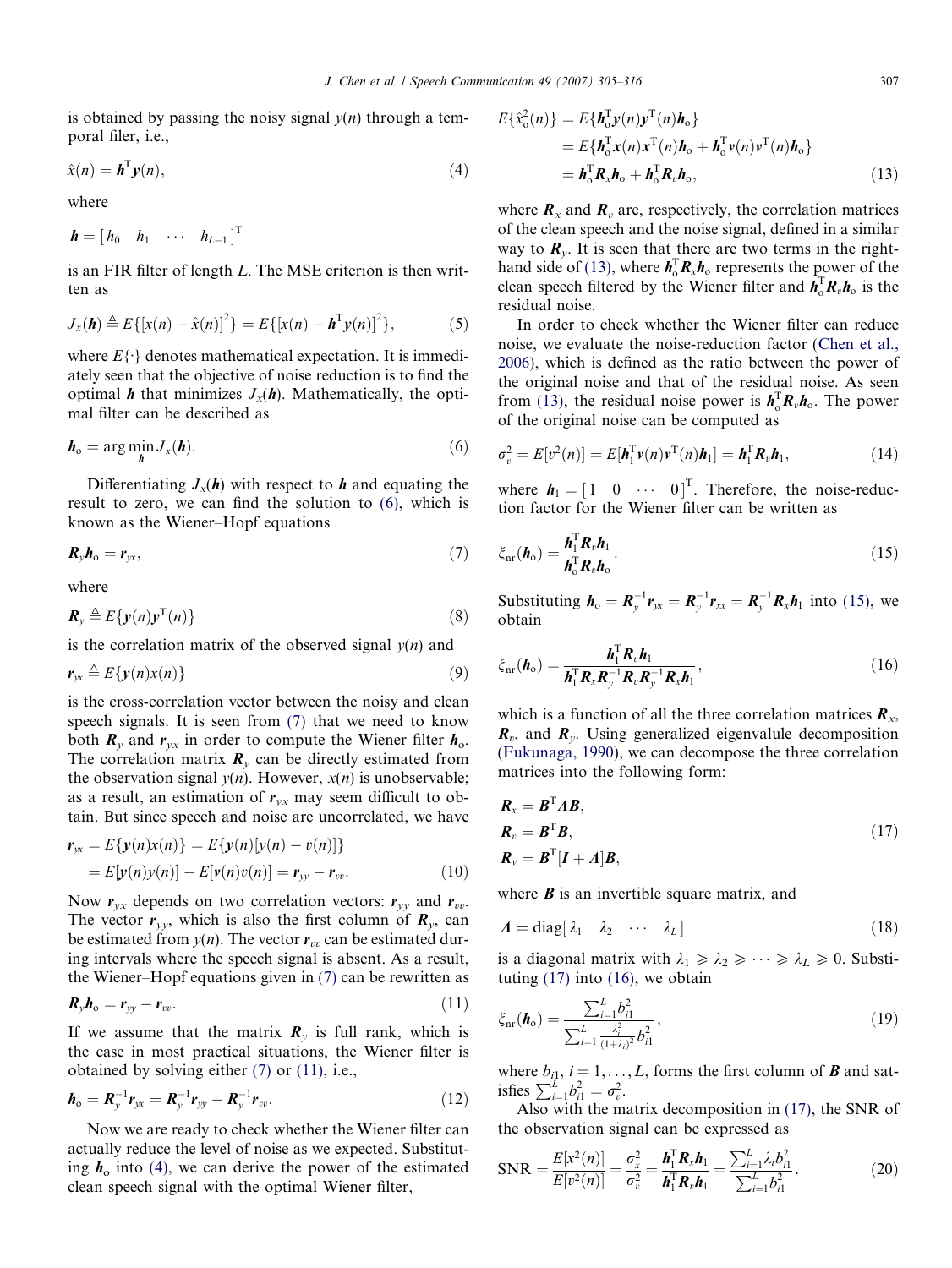Using  $(20)$ , we can rewrite  $(19)$  as

$$
\xi_{\rm nr}(\boldsymbol{h}_{\rm o}) = \frac{1}{\rm SNR} \cdot \frac{\sum_{i=1}^{L} \lambda_{i} b_{i1}^{2}}{\sum_{i=1}^{L} \frac{\lambda_{i}^{2}}{(1+\lambda_{i})^{2}} b_{i1}^{2}}
$$
\n
$$
= \frac{1}{\rm SNR} \cdot \frac{\sum_{i=1}^{L} \frac{(1+\lambda_{i})^{2}}{(1+\lambda_{i})^{2}} \lambda_{i} b_{i1}^{2}}{\sum_{i=1}^{L} \frac{\lambda_{i}^{2}}{(1+\lambda_{i})^{2}} b_{i1}^{2}}
$$
\n
$$
= \frac{1}{\rm SNR} \cdot \left[ \frac{\sum_{i=1}^{L} \frac{\lambda_{i} + \lambda_{i}^{3}}{(1+\lambda_{i})^{2}} b_{i1}^{2}}{\sum_{i=1}^{L} \frac{\lambda_{i}^{2}}{(1+\lambda_{i})^{2}} b_{i1}^{2}} + 2 \right].
$$
\n(21)

Using the fact that  $\lambda_i + \lambda_i^3 \ge \lambda_i^3$ , we easily deduce from (21) that

$$
\xi_{\rm nr}(\boldsymbol{h}_{\rm o}) \geqslant \frac{1}{\rm SNR} \cdot \left[ \frac{\sum_{i=1}^{L} \frac{\lambda_i^3}{(1+\lambda_i)^2} b_{i1}^2}{\sum_{i=1}^{L} \frac{\lambda_i^2}{(1+\lambda_i)^2} b_{i1}^2} + 2 \right]. \tag{22}
$$

With some algebra, we can prove the following inequality (see [Appendix](#page-9-0) by setting  $\mu = 1$  and  $q_i = b_{i1}$  or follow the Appendix in [Chen et al. \(2006\)\)](#page-10-0)

$$
\frac{\sum_{i=1}^{L} \frac{\lambda_i^3}{(1+\lambda_i)^2} b_{i1}^2}{\sum_{i=1}^{L} \frac{\lambda_i^2}{(1+\lambda_i)^2} b_{i1}^2} \geq \frac{\sum_{i=1}^{L} \lambda_i b_{i1}^2}{\sum_{i=1}^{L} b_{i1}^2} = \text{SNR},
$$
\n(23)

where equality holds if and only if all the  $\lambda_i$ 's corresponding to nonzero  $b_{i1}$  are equal, where  $i = 1, 2, \ldots, L$ . It follows immediately that:

$$
\zeta_{\rm nr}(\boldsymbol{h}_{\rm o}) \geqslant \frac{\rm SNR + 2}{\rm SNR}.\tag{24}
$$

The right-hand side of (24) is always greater than 1 since SNR is nonnegative. This shows that noise reduction is always feasible with the Wiener filter. It can be checked from (24) that the lower bound of the noise-reduction factor is a monotonically decreasing function of the SNR. It approaches to infinity when SNR comes close to 0 and draws near to 1 as SNR approaches infinity. This indicates that more noise reduction can be achieved with the Wiener filter as the SNR decreases, which is, of course, desirable since as SNR drops, there will be more noise to be eliminated.

Now let us examine the speech distortion. Similarly, we borrow the concept of speech-distortion index from [Chen](#page-10-0) [et al. \(2006\)](#page-10-0), which is defined as the attenuation in speech power relative to the power of the original clean speech. The power of the clean speech can be computed through  $E[x^2(n)] = E[\boldsymbol{h}_1^T \boldsymbol{x}(n) \boldsymbol{x}^T(n) \boldsymbol{h}] = \boldsymbol{h}_1^T \boldsymbol{R}_x \boldsymbol{h}_1$ . The attenuation of speech power due to the Wiener filter can be computed as  $(h_1 - h_0)^T R_x(h_1 - h_0)$ . As a result, the speech-distortion index for the Wiener filter is written as

$$
\varphi_{\rm sd}(\boldsymbol{h}_{\rm o}) = \frac{(\boldsymbol{h}_1 - \boldsymbol{h}_{\rm o})^{\rm T} \boldsymbol{R}_x (\boldsymbol{h}_1 - \boldsymbol{h}_{\rm o})}{\boldsymbol{h}_1^{\rm T} \boldsymbol{R}_x \boldsymbol{h}_1}.
$$
\n(25)

Since  $\mathbf{R}_x$  is positive semi-definite, we obviously have

$$
\varphi_{\rm sd}(\boldsymbol{h}_{\rm o}) \geqslant 0. \tag{26}
$$

In most noisy conditions,  $h_1 - h_0$  will neither be equal to the zero vector, nor will it be in the null space of  $\mathbf{R}_x$ . This means we usually have  $\varphi_{sd}(\boldsymbol{h}_o) > 0$ . So, speech distortion is unavoidable with the Wiener filter.

The upper bound of the speech-distortion index can be derived using the eigenvalue decomposition given in [\(17\)](#page-2-0). As a matter of fact, substituting [\(17\)](#page-2-0) into (25), we obtain

$$
\varphi_{sd}(\boldsymbol{h}_o) = \frac{\sum_{i=1}^{L} \frac{\lambda_i}{(1+\lambda_i)^2} b_{i1}^2}{\sum_{i=1}^{L} \lambda_i b_{i1}^2} \leq \frac{\sum_{i=1}^{L} \frac{\lambda_i}{1+2\lambda_i} b_{i1}^2}{\sum_{i=1}^{L} \frac{\lambda_i+2\lambda_i^2}{1+2\lambda_i} b_{i1}^2} \leq \frac{1}{2 \cdot SNR + 1},\tag{27}
$$

where we have used the following inequality:

$$
\frac{\sum_{i=1}^{L} \frac{\lambda_i^2}{1+2\lambda_i} b_{i1}^2}{\sum_{i=1}^{L} \frac{\lambda_i}{1+2\lambda_i} b_{i1}^2} \geqslant \frac{\sum_{i=1}^{L} \lambda_i b_{i1}^2}{\sum_{i=1}^{L} b_{i1}^2} = \text{SNR}.
$$
\n(28)

This inequality can be proved by the induction (following the same analysis steps shown in [Appendix](#page-9-0)).

From the previous analysis, we see that while noise reduction is feasible with the Wiener filter, speech attenuation is also unavoidable. In general, the more the noise is reduced, the more the speech is attenuated. A key question is whether the Wiener filter can improve SNR. To answer this question, we give the following proposition.

Proposition 1. With the Wiener filter given in (7[\) and \(](#page-2-0)12), the a posteriori SNR (defined after the Wiener filter) is always greater than or at least equal to the a priori SNR.

**Proof.** If the noise  $v(n)$  is zero, we already see that the Wiener filter has no effect on the speech signal. Now we consider the case where noise is not zero. The a priori SNR can be written as

$$
\text{SNR} = \frac{E[x^2(n)]}{E[v^2(n)]} = \frac{\sigma_x^2}{\sigma_v^2} = \frac{\boldsymbol{h}_1^{\text{T}} \boldsymbol{R}_x \boldsymbol{h}_1}{\boldsymbol{h}_1^{\text{T}} \boldsymbol{R}_v \boldsymbol{h}_1}.
$$
 (29)

Substituting [\(17\)](#page-2-0) into (29), we can rewrite SNR as

$$
\text{SNR} = \frac{\boldsymbol{h}_1^{\text{T}} \boldsymbol{B}^{\text{T}} \boldsymbol{\Lambda} \boldsymbol{B} \boldsymbol{h}_1}{\boldsymbol{h}_1^{\text{T}} \boldsymbol{B}^{\text{T}} \boldsymbol{B} \boldsymbol{h}_1} = \frac{\sum_{i=1}^{L} \lambda_i b_{i1}^2}{\sum_{i=1}^{L} b_{i1}^2}.
$$
 (30)

From [\(13\),](#page-2-0) we can write the a posteriori SNR as

$$
SNR_o = \frac{\boldsymbol{h}_o^{\mathrm{T}} \boldsymbol{R}_x \boldsymbol{h}_o}{\boldsymbol{h}_o^{\mathrm{T}} \boldsymbol{R}_v \boldsymbol{h}_o}.
$$
\n(31)

Substituting  $h_0 = R_y^{-1} R_x h_1$  into (31), we obtain

$$
\text{SNR}_{\text{o}} = \frac{\boldsymbol{h}_1^{\text{T}} \boldsymbol{R}_x \boldsymbol{R}_y^{-1} \boldsymbol{R}_x \boldsymbol{R}_y^{-1} \boldsymbol{R}_x \boldsymbol{h}_1}{\boldsymbol{h}_1^{\text{T}} \boldsymbol{R}_x \boldsymbol{R}_y^{-1} \boldsymbol{R}_x \boldsymbol{R}_y^{-1} \boldsymbol{R}_x \boldsymbol{h}_1}.
$$
(32)

Applying the matrix decomposition given in [\(17\)](#page-2-0), we deduce that

$$
SNR_o = \frac{\sum_{i=1}^{L} \frac{\lambda_i^3}{(\lambda_i + 1)^2} b_{i1}^2}{\sum_{i=1}^{L} \frac{\lambda_i^2}{(\lambda_i + 1)^2} b_{i1}^2}.
$$
\n(33)

 $\cdot$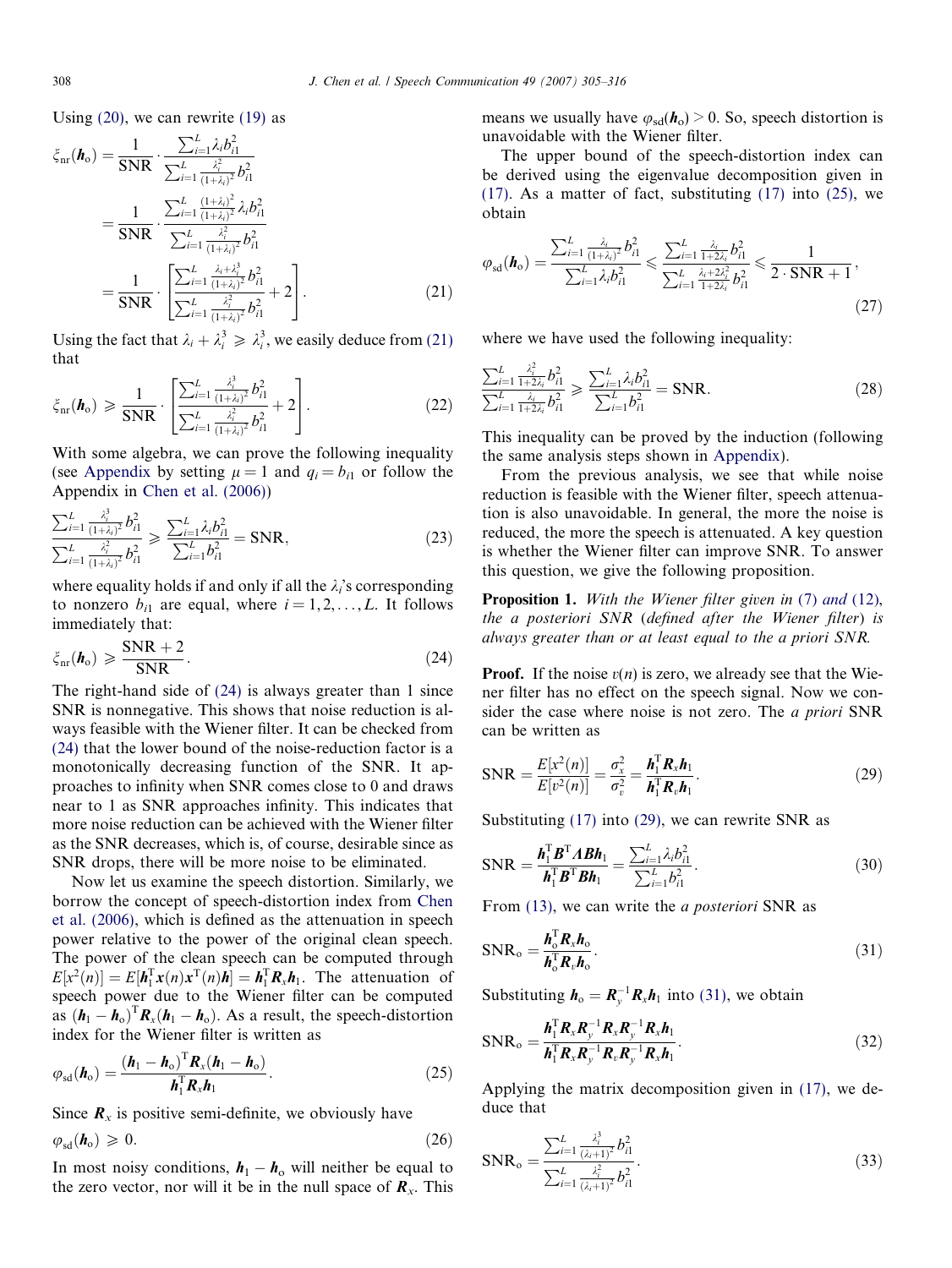<span id="page-4-0"></span>It follows, then, that

$$
\frac{\text{SNR}_{\text{o}}}{\text{SNR}} = \frac{\sum_{i=1}^{L} b_{i1}^{2} \cdot \sum_{i=1}^{L} \frac{\lambda_{i}^{3}}{(\lambda_{i}+1)^{2}} b_{i1}^{2}}{\sum_{i=1}^{L} \lambda_{i} b_{i1}^{2} \cdot \sum_{i=1}^{L} \frac{\lambda_{i}^{2}}{(\lambda_{i}+1)^{2}} b_{i1}^{2}}.
$$
\n(34)

Following the proof given in [Appendix,](#page-9-0) if setting  $\mu = 1$  and  $q_i = b_{i1}$ , we have

$$
\sum_{i=1}^{L} b_{i1}^{2} \cdot \sum_{i=1}^{L} \frac{\lambda_{i}^{3}}{(\lambda_{i}+1)^{2}} b_{i1}^{2} \geqslant \sum_{i=1}^{L} \lambda_{i} b_{i1}^{2} \cdot \sum_{i=1}^{L} \frac{\lambda_{i}^{2}}{(\lambda_{i}+1)^{2}} b_{i1}^{2},
$$
\n(35)

where equality holds if and only if all the  $\lambda_i$ 's corresponding to the nonzero  $b_{i1}$ 's (for  $i = 1, 2, \ldots, L$ ) are equal. It follows immediately that:

$$
SNR_o \geq SNR. \tag{36}
$$

That completes the proof of the proposition. Therefore, we see that, with the application of the time-domain Wiener filter, we are able to increase SNR of the observed signal. In other words, the Wiener filter can make the noisy speech cleaner.  $\square$ 

#### 4. Subspace method and its performance

Similar to the Wiener filter, the subspace approach is also a linear optimal estimator from the MMSE sense. The difference between the two is that the former is deduced from an unconstrained optimization problem while the latter is derived from a constrained optimization one.

With the signal model given in [\(2\),](#page-1-0) an estimate of the clean speech can be obtained by applying a linear transformation to the noisy speech vector, i.e.,

$$
\hat{\mathbf{x}}(n) = \mathbf{H}\mathbf{y}(n),\tag{37}
$$

where  $H$  is a matrix of size  $L \times L$ . The error signal obtained by this estimation is written as

$$
e(n) \triangleq \hat{x}(n) - x(n) = Hy(n) - x(n)
$$
  
=  $(H - I)x(n) + Hv(n) = e_x(n) + e_v(n)$ , (38)

where

$$
e_x(n) = (H - I)x(n) \tag{39}
$$

and

$$
e_v(n) = Hv(n) \tag{40}
$$

represents, respectively, the speech distortion due to the linear transformation and the residual noise. It is immediately seen that there are three criteria to estimate the optimal  $H$ 

- 1. Minimizing the energy of  $e(n)$ .
- 2. Minimizing the energy of  $e_n(n)$  but maintaining the speech distortion less than a certain level.
- 3. Minimizing the energy of  $e_x(n)$  while maintaining the residual noise energy less than a certain threshold.

The first case leads to the Wiener solution, which is similar to the time-domain Wiener filter discussed in Section [3](#page-1-0). The second criterion is rarely used in practice because the resulting estimator produces nonstationary residual noise (due to the nonstationarity of speech signals), which is usually intolerable to human perception system. The third case leads to the so-called subspace method.

Mathematically, the optimal linear transformation in the subspace technique can be described as

$$
\boldsymbol{H}_{o} = \arg\min_{\boldsymbol{H}} \text{tr}\{E[\boldsymbol{e}_{x}(n)\boldsymbol{e}_{x}^{\text{T}}(n)]\}
$$
  
subject to  $\text{tr}\{E[\boldsymbol{e}_{v}(n)\boldsymbol{e}_{v}^{\text{T}}(n)]\} \leq L\sigma^{2}.$  (41)

If we use a Lagrange multiplier to adjoin the constraint to the cost function, (41) can be rewritten as

$$
H_{\rm o} = \arg\min_{H} \mathcal{L}(H,\mu),\tag{42}
$$

with

$$
\mathcal{L}(\boldsymbol{H}, \mu) = \text{tr}\{E[\boldsymbol{e}_x(n)\boldsymbol{e}_x^{\text{T}}(n)]\} + \mu(\text{tr}\{E[\boldsymbol{e}_v(n)\boldsymbol{e}_v^{\text{T}}(n)]\} - L\sigma^2)
$$
  
= tr[( $\boldsymbol{H} - \boldsymbol{I}$ ) $\boldsymbol{R}_x(\boldsymbol{H} - \boldsymbol{I})^{\text{T}}$ ] +  $\mu[\text{tr}(\boldsymbol{H}\boldsymbol{R}_v\boldsymbol{H}^{\text{T}}) - L\sigma^2]$ , (43)

where  $\mathbf{R}_x$  and  $\mathbf{R}_v$  are the correlation matrices of the clean speech and noise respectively, and  $\mu > 0$  is the Lagrange multiplier. Using the fact that

$$
\frac{\partial}{\partial H} \text{tr}(\boldsymbol{R}_x \boldsymbol{H}) = \frac{\partial}{\partial H} \text{tr}(\boldsymbol{H} \boldsymbol{R}_x) = \boldsymbol{R}_x^{\text{T}} = \boldsymbol{R}_x, \tag{44}
$$

$$
\frac{\partial}{\partial H} tr(HR_x H^T) = 2HR_x, \qquad (45)
$$

$$
\frac{\partial}{\partial H} \text{tr}(\boldsymbol{H} \boldsymbol{R}_v \boldsymbol{H}^{\text{T}}) = 2 \boldsymbol{H} \boldsymbol{R}_v, \tag{46}
$$

we can readily deduce

$$
\frac{\partial}{\partial H} \mathscr{L}(H,\mu) = 2HR_x - 2R_x + 2\mu HR_v.
$$
 (47)

Equating the right-hand side of (47) to zero, we obtain the solution to (42)

$$
\boldsymbol{H}_{\text{o}} = \boldsymbol{R}_{\text{x}} [\boldsymbol{R}_{\text{x}} + \mu \boldsymbol{R}_{\text{v}}]^{-1}, \tag{48}
$$

where  $\mu$  satisfies the following equation:

$$
\operatorname{tr}\{\boldsymbol{R}_x[\boldsymbol{R}_x+\mu\boldsymbol{R}_v]^{-1}\boldsymbol{R}_v[\boldsymbol{R}_x+\mu\boldsymbol{R}_v]^{-1}\boldsymbol{R}_x\}=L\sigma^2.
$$
 (49)

To implement the optimal transformation, (48) is often simplified by using either eigenvalue decomposition ([Ephraim and Van Trees, 1995; Dendrinos et al., 1991;](#page-10-0) [Hansen, 1997; Lev-Ari and Ephraim, 2003; Rezayee and](#page-10-0) [Gazor, 2001; Mittal and Phamdo, 2000\)](#page-10-0), or generalized eigenvalue decomposition [\(Hu and Loizou, 2003\)](#page-10-0). In the latter case, substituting [\(17\)](#page-2-0) into (48), we can rewrite the optimal transformation as

$$
\boldsymbol{H}_{\text{o}} = \boldsymbol{B}^{\text{T}} \boldsymbol{\Lambda} [\boldsymbol{\Lambda} + \mu \boldsymbol{I}] \boldsymbol{B}^{-T}.
$$
\n(50)

Therefore, the estimation of the clean speech can be decoupled into three steps: applying the transformation  $B^{-1}$ to the noisy signal, modifying the noisy signal in the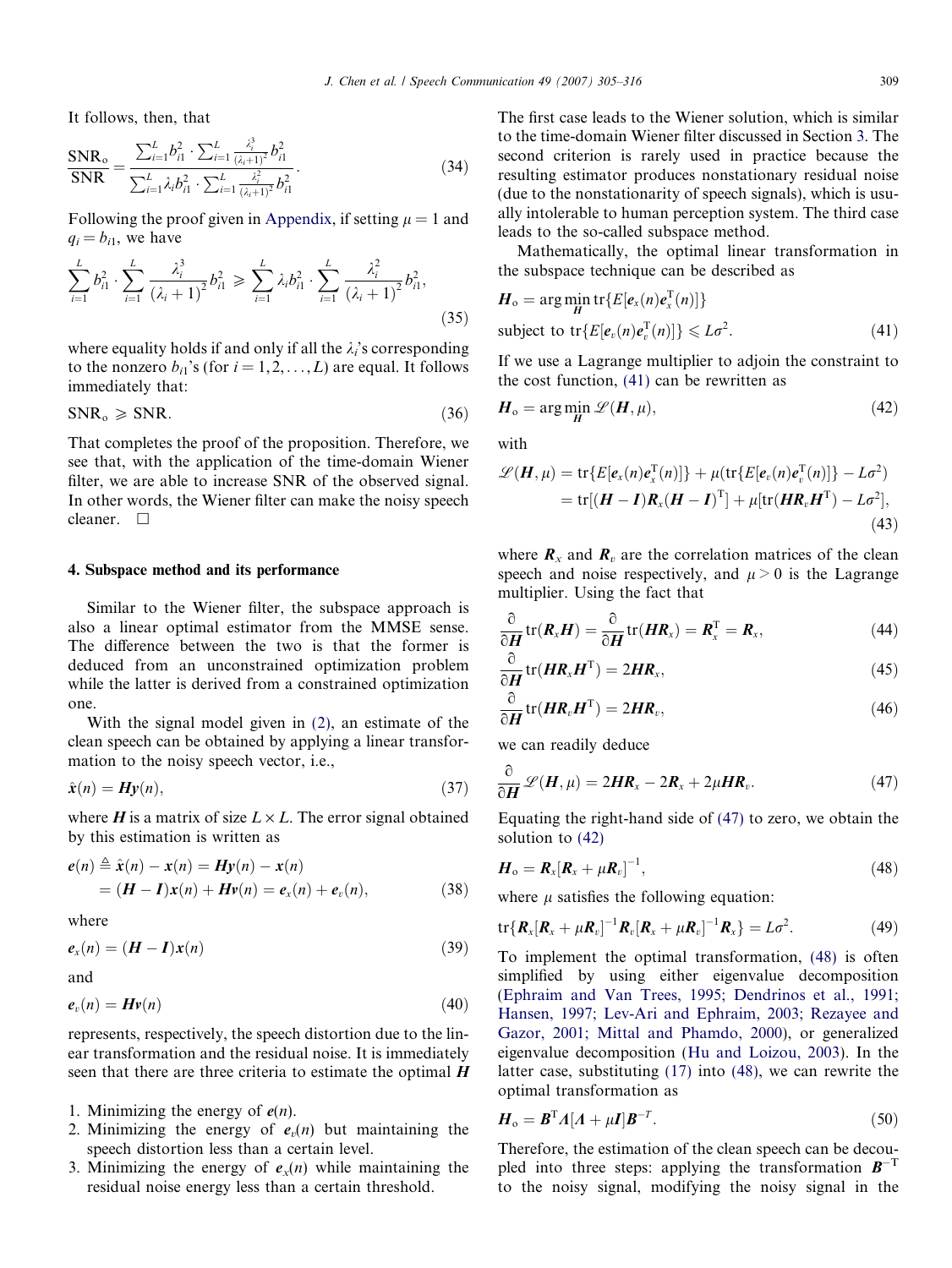transformed domain by a gain function  $A[A + \mu I]$ , and applying  $\mathbf{B}^T$  to transform the modified components back to the original domain.

Another interesting interpretation of [\(50\)](#page-4-0) is to divide the vector space into two subspaces: the speech subspace corresponding to all the  $\lambda_i$ 's for  $\lambda_i > 0$  and the noise subspace associated with all  $\lambda_i$ 's for  $\lambda_i = 0$ . Suppose that the dimension of the speech subspace is  $M$ . We then can rewrite [\(50\)](#page-4-0) as

$$
\boldsymbol{H}_{\text{o}} = \boldsymbol{B}^{\text{T}} \begin{bmatrix} \boldsymbol{\Sigma}_{M \times M} & \mathbf{0}_{M \times K} \\ \mathbf{0}_{K \times M} & \mathbf{0}_{K \times K} \end{bmatrix} \boldsymbol{B}^{-\text{T}}, \tag{51}
$$

where  $K = L - M$  is the order of the noise subspace and

$$
\Sigma = \text{diag}\left[\frac{\lambda_1}{\lambda_1 + \mu}, \frac{\lambda_2}{\lambda_2 + \mu}, \dots, \frac{\lambda_M}{\lambda_M + \mu}\right]
$$

is a diagonal matrix. We now clearly see that the noise reduction with the subspace method is achieved by nulling the noise subspace and cleaning the speech-plus-noise subspace.

Now we are ready to check whether the optimal linear transformation given in [\(50\)](#page-4-0) is able to reduce the level of noise. Let us again examine the noise-reduction factor. From the previous analysis, we see that the power of the original noise is  $tr{R_n}/L$ . The residual noise power can be written as  $tr\{E[e_v(n)e_v^T(n)]\}/L$ . Therefore, the noisereduction factor for the subspace method can be written as

$$
\xi_{\text{nr}}(\boldsymbol{H}_{\text{o}}) = \frac{\text{tr}\{\boldsymbol{R}_{v}\}}{\text{tr}\{E[\boldsymbol{e}_{v}(n)\boldsymbol{e}_{v}^{\text{T}}(n)]\}}.
$$
\n(52)

Substituting [\(50\)](#page-4-0) into  $e_v(n) = H_0 v(n)$ , we can obtain

$$
\mathrm{tr}\{E[\boldsymbol{e}_v(n)\boldsymbol{e}_v^{\mathrm{T}}(n)]\}=\mathrm{tr}\{\boldsymbol{R}_x[\boldsymbol{R}_x+\mu\boldsymbol{R}_v]^{-1}\boldsymbol{R}_v[\boldsymbol{R}_x+\mu\boldsymbol{R}_v]^{-1}\boldsymbol{R}_x\}.
$$
\n(53)

Following the matrix-decomposition procedure given in [\(17\)](#page-2-0), we easily deduce that

$$
\operatorname{tr}\{\boldsymbol{R}_v\} = \operatorname{tr}\{\boldsymbol{B}^{\mathrm{T}}\boldsymbol{B}\} = \operatorname{tr}\{\boldsymbol{B}\boldsymbol{B}^{\mathrm{T}}\} = \sum_{i=1}^{L} \sum_{j=1}^{L} b_{ij}^2, \tag{54}
$$

and

$$
\text{tr}\{E[\boldsymbol{e}_v(n)\boldsymbol{e}_v^{\text{T}}(n)]\} = \text{tr}\{\boldsymbol{B}^{\text{T}}\boldsymbol{\Lambda}[\boldsymbol{\Lambda} + \mu \boldsymbol{I}]^{-2}\boldsymbol{\Lambda}\boldsymbol{B}\}\
$$

$$
= \text{tr}\{\boldsymbol{\Lambda}[\boldsymbol{\Lambda} + \mu \boldsymbol{I}]^{-2}\boldsymbol{\Lambda}\boldsymbol{B}\boldsymbol{B}^{\text{T}}\}
$$

$$
= \sum_{i=1}^{L} \frac{\lambda_i^2}{(\lambda_i + \mu)^2} \sum_{j=1}^{L} b_{ij}^2. \tag{55}
$$

Therefore, we have

$$
\xi_{\rm nr}(\boldsymbol{H}_{\rm o}) = \frac{\sum_{i=1}^{L} \sum_{j=1}^{L} b_{ij}^2}{\sum_{i=1}^{L} \frac{\lambda_i^2}{(\lambda_i + \mu)^2} \sum_{j=1}^{L} b_{ij}^2}.
$$
\n(56)

Since  $\mu > 0$  and  $\lambda_i \geq 0$  for  $i = 1, 2, \ldots, L$ , it is obvious that  $\xi_{\rm nr}(H_{\rm o}) > 1.$  (57) This shows that noise reduction is always feasible with the subspace method.

Since the energy of the speech distortion  $e<sub>x</sub>(n)$  is always greater than zero, the power of the clean speech is also attenuated when we reduce the noise with the subspace method. We then ask the same question about SNR as we did for the Wiener filter: can the subspace method improve SNR? To answer this question, we give the following proposition.

Proposition 2. With the linear transformation given in ([48](#page-4-0)), if the noise  $v(n)$  is not zero and  $\mu > 0$ , then the a posteriori SNR with the subspace method is always greater than or at least equal to the a priori SNR.

Proof. If the noise is zero, we can easily check that the optimal transformation matrix  $H_0$  will be the identity matrix so it will not change the input speech. If noise is not zero, according to the signal model given in  $(2)$ , the a priori SNR can be written as

$$
SNR = \frac{\text{tr}\{\boldsymbol{R}_x\}}{\text{tr}\{\boldsymbol{R}_v\}}.
$$
\n(58)

After applying the linear transformation  $H_0$ , the *a posteri*ori SNR can be expressed as

$$
\text{SNR}_\text{o} = \frac{\text{tr}\{E[H_\text{o} \mathbf{x}(n)\mathbf{x}^\text{T}(n)H_\text{o}^\text{T}]\}}{\text{tr}\{E[H_\text{o} \mathbf{v}(n)\mathbf{v}^\text{T}(n)H_\text{o}^\text{T}]\}} = \frac{\text{tr}\{H_\text{o} \mathbf{R}_x H_\text{o}^\text{T}\}}{\text{tr}\{H_\text{o} \mathbf{R}_v H_\text{o}^\text{T}\}}.
$$
(59)

It follows then,

$$
\frac{\text{SNR}_{\text{o}}}{\text{SNR}} = \frac{\text{tr}\{\boldsymbol{R}_{v}\} \text{tr}\{\boldsymbol{H}_{o}\boldsymbol{R}_{x}\boldsymbol{H}_{o}^{\text{T}}\}}{\text{tr}\{\boldsymbol{R}_{x}\} \text{tr}\{\boldsymbol{H}_{o}\boldsymbol{R}_{v}\boldsymbol{H}_{o}^{\text{T}}\}} \\
= \frac{\text{tr}\{\boldsymbol{R}_{v}\} \text{tr}\{\boldsymbol{R}_{x}[\boldsymbol{R}_{x} + \mu \boldsymbol{R}_{v}]^{-1}\boldsymbol{R}_{x}[\boldsymbol{R}_{x} + \mu \boldsymbol{R}_{v}]^{-1}\boldsymbol{R}_{x}\}}{\text{tr}\{\boldsymbol{R}_{x}\} \text{tr}\{\boldsymbol{R}_{x}[\boldsymbol{R}_{x} + \mu \boldsymbol{R}_{v}]^{-1}\boldsymbol{R}_{v}[\boldsymbol{R}_{x} + \mu \boldsymbol{R}_{v}]^{-1}\boldsymbol{R}_{x}\}}.
$$
\n(60)

Following the matrix-decomposition procedure given in [\(17\)](#page-2-0) and using some simple algebra, we can deduce that

$$
\frac{\text{SNR}_{\text{o}}}{\text{SNR}} = \frac{\text{tr}\{\boldsymbol{B}^{\text{T}}\boldsymbol{B}\}\text{tr}\{\boldsymbol{B}^{\text{T}}\boldsymbol{\Lambda}(\boldsymbol{\Lambda} + \mu\boldsymbol{I})^{-1}\boldsymbol{\Lambda}(\boldsymbol{\Lambda} + \mu\boldsymbol{I})^{-1}\boldsymbol{\Lambda}\boldsymbol{B}\}}{\text{tr}\{\boldsymbol{B}^{\text{T}}\boldsymbol{\Lambda}\boldsymbol{B}\}\text{tr}\{\boldsymbol{B}^{\text{T}}\boldsymbol{\Lambda}(\boldsymbol{\Lambda} + \mu\boldsymbol{I})^{-2}\boldsymbol{\Lambda}\boldsymbol{B}\}}\n\n= \frac{\text{tr}\{\boldsymbol{B}\boldsymbol{B}^{\text{T}}\}\text{tr}\{\boldsymbol{\Lambda}(\boldsymbol{\Lambda} + \mu\boldsymbol{I})^{-1}\boldsymbol{\Lambda}(\boldsymbol{\Lambda} + \mu\boldsymbol{I})^{-1}\boldsymbol{\Lambda}\boldsymbol{B}\boldsymbol{B}^{\text{T}}\}}{\text{tr}\{\boldsymbol{A}\boldsymbol{B}\boldsymbol{B}^{\text{T}}\}\text{tr}\{\boldsymbol{\Lambda}(\boldsymbol{\Lambda} + \mu\boldsymbol{I})^{-2}\boldsymbol{\Lambda}\boldsymbol{B}\boldsymbol{B}^{\text{T}}\}}\n\n= \frac{\sum_{i=1}^{L}\sum_{j=1}^{L}b_{ij}^{2}\cdot\sum_{i=1}^{L}\sum_{j=1}^{L}\frac{\lambda_{i}^{3}}{(\lambda_{i}+\mu_{i})^{2}}b_{ij}^{2}}{\sum_{i=1}^{L}\sum_{j=1}^{L}\lambda_{i}b_{ij}^{2}\cdot\sum_{i=1}^{L}\sum_{j=1}^{L}\frac{\lambda_{i}^{2}}{(\lambda_{i}+\mu_{i})^{2}}b_{ij}^{2}}.
$$
\n(61)

Now if following the proof given in [Appendix](#page-9-0) (setting  $q_i^2 = \sum_{j=1}^L b_{ij}^2$ , we can show

$$
\sum_{i=1}^{L} \sum_{j=1}^{L} b_{ij}^{2} \cdot \sum_{i=1}^{L} \sum_{j=1}^{L} \frac{\lambda_{i}^{3}}{(\lambda_{i} + \mu)^{2}} b_{ij}^{2}
$$
\n
$$
\geqslant \sum_{i=1}^{L} \sum_{j=1}^{L} \lambda_{i} b_{ij}^{2} \cdot \sum_{i=1}^{L} \sum_{j=1}^{L} \frac{\lambda_{i}^{2}}{(\lambda_{i} + \mu)^{2}} b_{ij}^{2}.
$$
\n(62)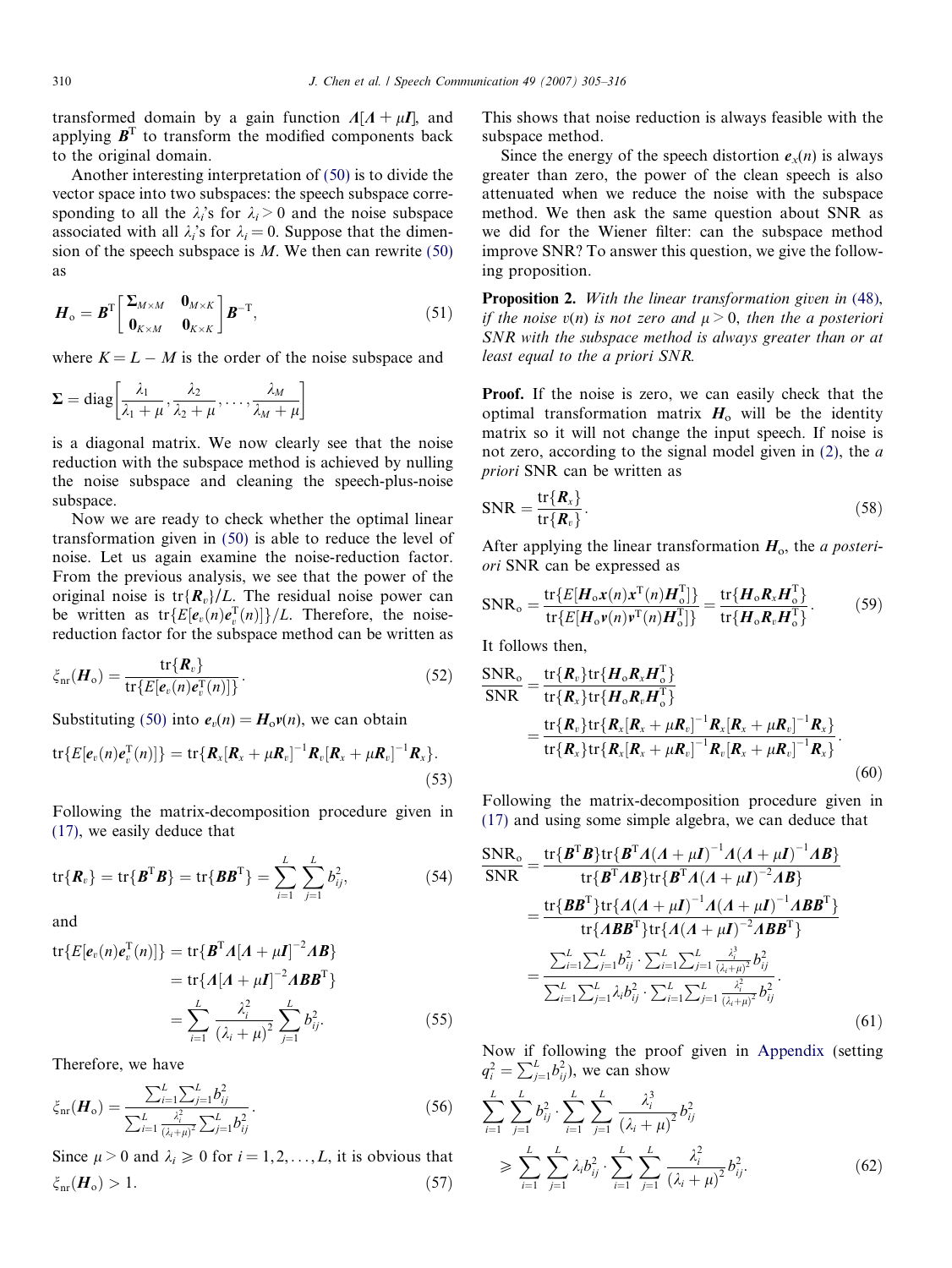<span id="page-6-0"></span>It follows immediately that

$$
SNR_o \geq SNR, \tag{63}
$$

with equality if and only if  $\lambda_1 = \lambda_2 = \cdots = \lambda_L$ . Note that this condition is the same as that obtained previously for the Wiener filter, which should not come as a surprise since both techniques are formulated in a similar way.

From the previous, we see that  $SNR_0$  depends not only on the speech and noise characteristics, but also on the value of  $\mu$ . With some algebra, it can be shown that

$$
\lim_{\mu \to 0} \text{SNR}_{\text{o}} = \lim_{\mu \to 0} \frac{\sum_{i=1}^{L} \sum_{j=1}^{L} \frac{\lambda_i^3}{(\lambda_i + \mu)^2} b_{ij}^2}{\sum_{i=1}^{L} \sum_{j=1}^{L} \frac{\lambda_i^2}{(\lambda_i + \mu)^2} b_{ij}^2} = \text{SNR},\tag{64}
$$

which is the lower bound of the *a posteriori* SNR. When  $\mu$  $\rightarrow +\infty$ , we see that  $\lambda_i + \mu \rightarrow \mu$ . Therefore,

$$
\lim_{\mu \to +\infty} \text{SNR}_{o} = \frac{\sum_{i=1}^{L} \sum_{j=1}^{L} \lambda_{i}^{3} b_{ij}^{2}}{\sum_{i=1}^{L} \sum_{j=1}^{L} \lambda_{i}^{2} b_{ij}^{2}} \leq \sum_{i=1}^{L} \lambda_{i},
$$
\n(65)

which is the upper bound of the *a posteriori* SNR.  $\Box$ 

# 5. Frequency-domain noncausal Wiener filter and its performance

The Wiener filter can also be formulated in the frequency domain. One way to derive such a filter is to transform the time-domain filter into the frequency domain using the so-called overlap-add technique. In this case, the time-domain Wiener filter and its frequency-domain counterpart have exactly the same performance. More often, however, the frequency-domain Wiener filter is formulated by directly estimating the clean speech spectrum from the noisy speech spectrum. The resulting frequencydomain Wiener filter differs in two aspects from the timedomain Wiener filter: first, the former is a causal filter, while the latter can be a noncausal one; second, the former is a full-band technique, while the latter is a subband technique, where each subband filter is independent on the filters of other frequency bands. Therefore, the results achieved from the time-domain full-band Wiener filter may not be applicable to such a frequency-domain subband Wiener filter. It is necessary that we perform some study of the subband Wiener filter.

Given the signal model in [\(3\),](#page-1-0) the frequency-domain subband Wiener filter is derived by the following criterion ([Wiener, 1949\)](#page-11-0):

$$
H_o(j\omega_k) = \arg\min_{H(j\omega_k)} E\{ |X(j\omega_k) - H(j\omega_k)Y(j\omega_k)|^2 \}.
$$
 (66)

It can be easily deduced that,

$$
H_o(j\omega_k) = \frac{E[|X(j\omega_k)|^2]}{E[|Y(j\omega_k)|^2]} = \frac{P_x(\omega_k)}{P_y(\omega_k)},
$$
\n(67)

where  $P_x(\omega_k) = \frac{1}{L}E[|X(j\omega_k)|^2]$  and  $P_y(\omega_k) = \frac{1}{L}E[|Y(j\omega_k)|^2]$ are the power spectral densities (PSDs) of  $x(n)$  and  $y(n)$ respectively. It can be seen from this expression that the frequency-domain Wiener filter  $H_0(j\omega_k)$  is positive and real

valued. Therefore, it only modifies the magnitude of the noisy speech spectra, while leaves the phase components unchanged. Since  $H_0(i\omega_k)$  is real valued, we shall, from now on, drop the symbol j from its expression, which should not introduce any confusion.

The optimal estimate of the clean speech spectrum, using  $H_0(\omega_k)$ , is

$$
\hat{X}_{o}(j\omega_{k}) = H_{o}(\omega_{k})Y(j\omega_{k})
$$
\n
$$
= H_{o}(\omega_{k})X(j\omega_{k}) + H_{o}(\omega_{k})V(j\omega_{k}).
$$
\n(68)

Applying the inverse DFT (IDFT) to (68), we can obtain the optimal estimate of the speech samples  $\hat{x}_{o}(n)$ .

The power of the estimated clean speech can be evaluated according to the Parseval's relation, i.e.,

$$
E[\hat{x}_{o}^{2}(n)] = \sum_{k=0}^{L-1} \frac{1}{L} E[|\hat{X}_{o}(j\omega_{k})|^{2}] = \sum_{k=0}^{L-1} \frac{P_{x}^{2}(\omega_{k})}{P_{y}^{2}(\omega_{k})} P_{y}(\omega_{k}).
$$
 (69)

Since speech and noise are uncorrelated, we have

$$
P_{y}(\omega_{k}) = P_{x}(\omega_{k}) + P_{v}(\omega_{k}), \qquad (70)
$$

where  $P_v(\omega_k)$  is the PSD of  $v(n)$ . Substituting (70) into (69), we deduce that

$$
E[\hat{x}_{o}^{2}(n)] = \sum_{k=0}^{L-1} \frac{P_{x}^{2}(\omega_{k})}{P_{y}^{2}(\omega_{k})} P_{x}(\omega_{k}) + \sum_{k=0}^{L-1} \frac{P_{x}^{2}(\omega_{k})}{P_{y}^{2}(\omega_{k})} P_{v}(\omega_{k}), \qquad (71)
$$

which is the sum of two terms. The first one is the power of the filtered clean speech and the second one is the power of the residual noise.

Now let us examine the noise-reduction performance. The power of the noise in the observation signal can be computed as  $\sum_{k=0}^{L-1} P_v(\omega_k)$ . From (71), one can see that the power of the residual noise signal is  $\sum_{k=0}^{L-1} \frac{P_x^2(\omega_k)}{P_y^2(\omega_k)} P_v(\omega_k)$ . So the noise-reduction factor of the frequency-domain Wiener filter is written as

$$
\xi_{\rm nr}[H(\omega_k)] = \frac{\sum_{k=0}^{L-1} P_v(\omega_k)}{\sum_{k=0}^{L-1} \frac{P_v^2(\omega_k)}{P_v^2(\omega_k)} P_v(\omega_k)}.
$$
\n(72)

Since  $P_x^2(\omega_k) \leq P_y^2(\omega_k)$ , we easily verify that  $\zeta_{\text{nr}}[H(\omega_k)] \geq 1.$  (73) This indicates that the Wiener filter can reduce the noise le-

vel (unless there is no noise at all). Similarly, we can verify that the power of the filtered clean speech is always less than the power of the original clean speech. So the frequencydomain Wiener filter, just like its time-domain counterpart, also reduces noise at a price of attenuating the clean speech. It is key to know, then, whether this Wiener filter can improve SNR. We have the following proposition.

Proposition 3. With the Wiener filter given in (71), the a posteriori SNR (defined after the Wiener filter) is always greater than or at least equal to the a priori SNR.

Proof. If there is no noise at all, we see that the Wiener filter has no effect on SNR. Now we consider the generic case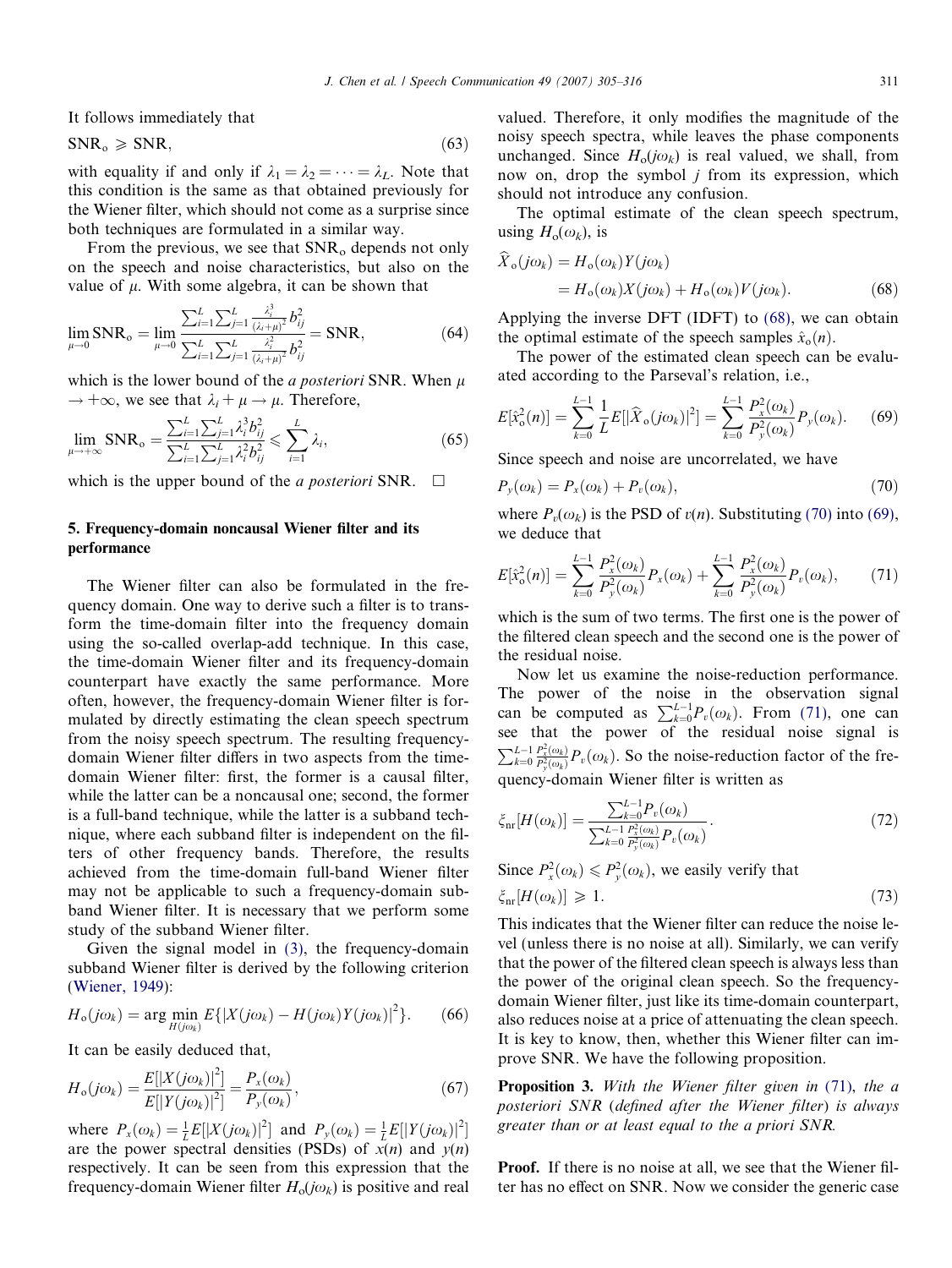<span id="page-7-0"></span>where noise is not zero. In the frequency domain, the *a pri*ori SNR can be expressed as

$$
SNR = \frac{\sum_{k=0}^{L-1} P_x(\omega_k)}{\sum_{k=0}^{L-1} P_v(\omega_k)}.
$$
\n(74)

Similarly, we can write, after the Wiener filtering, the a posteriori SNR according to [\(71\)](#page-6-0), as

$$
SNR_o = \frac{\sum_{k=0}^{L-1} \frac{P_x^2(\omega_k)}{P_y^2(\omega_k)} P_x(\omega_k)}{\sum_{k=0}^{L-1} \frac{P_x^2(\omega_k)}{P_y^2(\omega_k)} P_v(\omega_k)}.
$$
(75)

It follows immediately that

$$
\frac{\text{SNR}_{\text{o}}}{\text{SNR}} = \frac{\sum_{k=0}^{L-1} \frac{P_x^2(\omega_k)}{P_y^2(\omega_k)} P_x(\omega_k) \sum_{k=0}^{L-1} P_v(\omega_k)}{\sum_{k=0}^{L-1} \frac{P_x^2(\omega_k)}{P_y^2(\omega_k)} P_v(\omega_k) \sum_{k=0}^{L-1} P_x(\omega_k)}.
$$
(76)

Now let denote

$$
\phi(\omega_k) = \left[\sum_{k=0}^{L-1} \frac{P_x^2(\omega_k)}{P_y^2(\omega_k)} P_x(\omega_k)\right] \cdot \sum_{k=0}^{L-1} P_v(\omega_k)
$$

$$
- \left[\sum_{k=0}^{L-1} \frac{P_x^2(\omega_k)}{P_y^2(\omega_k)} P_v(\omega_k)\right] \cdot \sum_{k=0}^{L-1} P_x(\omega_k).
$$

It follows immediately that

$$
\phi(\omega_k) = \sum_{k=0}^{L-1} \sum_{j=0}^{L-1} \frac{P_x^3(\omega_k)}{P_y^2(\omega_k)} P_v(\omega_j)
$$
  
\n
$$
- \sum_{k=0}^{L-1} \sum_{j=0}^{L-1} \frac{P_x^2(\omega_k)}{P_y^2(\omega_k)} P_v(\omega_k) P_x(\omega_j)
$$
  
\n
$$
= \sum_{k=0}^{L-1} \sum_{j=0}^{L-1} \frac{P_x^2(\omega_k)}{P_y^2(\omega_k)} [P_x(\omega_k) P_v(\omega_j) - P_v(\omega_k) P_x(\omega_j)]
$$
  
\n
$$
= \sum_{k=0}^{L-1} \sum_{j>k}^{L-1} \left[ \frac{P_x^2(\omega_k)}{P_y^2(\omega_k)} - \frac{P_x^2(\omega_j)}{P_y^2(\omega_j)} \right]
$$
  
\n
$$
\cdot [P_x(\omega_k) P_v(\omega_j) - P_v(\omega_k) P_x(\omega_j)].
$$
\n(77)

Using [\(70\),](#page-6-0) we can derive  $\phi(\omega_k)$  as

$$
\phi(\omega_k) = \sum_{k=0}^{L-1} \sum_{j>k}^{L-1} \left[ \frac{P_x(\omega_k)}{P_y(\omega_k)} + \frac{P_x(\omega_j)}{P_y(\omega_j)} \right] \n\cdot \left[ \frac{P_x(\omega_k)}{P_y(\omega_k)} - \frac{P_x(\omega_j)}{P_y(\omega_j)} \right] \left[ P_x(\omega_k) P_v(\omega_j) - P_v(\omega_k) P_x(\omega_j) \right] \n= \sum_{k=0}^{L-1} \sum_{j>k}^{L-1} \frac{1}{P_y(\omega_k) P_y(\omega_j)} \left[ \frac{P_x(\omega_k)}{P_y(\omega_k)} + \frac{P_x(\omega_j)}{P_y(\omega_j)} \right] \n\cdot \left[ P_x(\omega_k) P_v(\omega_j) - P_v(\omega_k) P_x(\omega_j) \right]^2.
$$
\n(78)

Since  $P_x(\omega_k) \geq 0$ ,  $P_v(\omega_k) \geq 0$ , and  $P_y(\omega_k) \geq 0$ , it is easy to see that the right-hand side of (78) is greater than, or at least equal to 0. Therefore, we have

$$
\sum_{k=0}^{L-1} \frac{P_x^2(\omega_k)}{P_y^2(\omega_k)} P_x(\omega_k) \sum_{k=0}^{L-1} P_v(\omega_k) \ge \sum_{k=0}^{L-1} \frac{P_x^2(\omega_k)}{P_y^2(\omega_k)} P_v(\omega_k) \sum_{k=0}^{L-1} P_x(\omega_k),
$$

which means that

$$
\frac{\text{SNR}_{\text{o}}}{\text{SNR}} \geq 1.
$$

As a result,

$$
SNR_o \geqslant SNR,
$$

where we see from (78) that equality is attained if and only if  $\frac{P_x(\omega_0)}{P_v(\omega_0)} = \frac{P_x(\omega_1)}{P_v(\omega_1)} = \cdots = \frac{P_x(\omega_{L-1})}{P_v(\omega_{L-1})}$ . In other words, the frequency-domain Wiener filter will be able to increase SNR unless all the subband SNRs are equal, which is understandable. When all the subband SNRs are equal, it means that both speech and noise have the same PSD under the given resolution condition. In this case, the Wiener filter is not able to distinguish noise from speech and, as a result, not able to increase SNR. Otherwise, the subband Wiener filter can improve SNR. That completes the proof.  $\Box$ 

## 6. Experiments

Throughout the text, we have shown by theoretical analysis that the optimal linear filtering techniques including the time-domain Wiener filter, the subspace method, and the frequency-domain Wiener filter, can indeed reduce the level of noise that is present in the speech signal and improve the corresponding SNR, regardless of whether the noise is white or colored. In this section, we will validate the analysis through experiments.

The first experiment is to investigate the SNR behavior of the time-domain Wiener filter. But before doing this, we must implement such a filter, which involves estimation of the correlation matrix  $\mathbf{R}_{v}$ , and the two correlation vectors  $r_{vv}$  and  $r_{vv}$ . In our experiment, we approximate the mathematical expectation by the exponentially weighted sample average, and the correlation matrix and vectors at time  $n$ are estimated as follows:

$$
\widehat{\boldsymbol{R}}_{y}(n) = \sum_{m=0}^{n} \alpha^{n-m} y(m) y^{T}(m) = \alpha \widehat{\boldsymbol{R}}_{y}(n-1) + y(n) y^{T}(n),
$$
\n
$$
\widehat{\boldsymbol{r}}_{yy}(n) = \sum_{m=0}^{n} \alpha^{n-m} y(m) y(m) = \alpha \widehat{\boldsymbol{r}}_{yy}(n-1) + y(n) y(n),
$$
\n
$$
\widehat{\boldsymbol{r}}_{vv}(n) = \sum_{m=0}^{n} \alpha^{n-m} y(m) v(m) = \alpha \widehat{\boldsymbol{r}}_{vv}(n-1) + y(n) v(n),
$$
\n(79)

where  $\alpha$  ( $0 \le \alpha \le 1$ ) is a forgetting factor. In our experiment,  $\alpha$  is chosen as a function of the filter length  $L$ , i.e.,  $\alpha = 1 - 1/(9L)$ .

Note that in order to compute  $\hat{r}_{vv}(n)$ , we will need to obtain an estimate of the noise signal  $v(n)$ . The most popular method for this is to design a voice activity detector (VAD) and estimate noise in the regions where speech is absent. This method works reasonably well in high SNR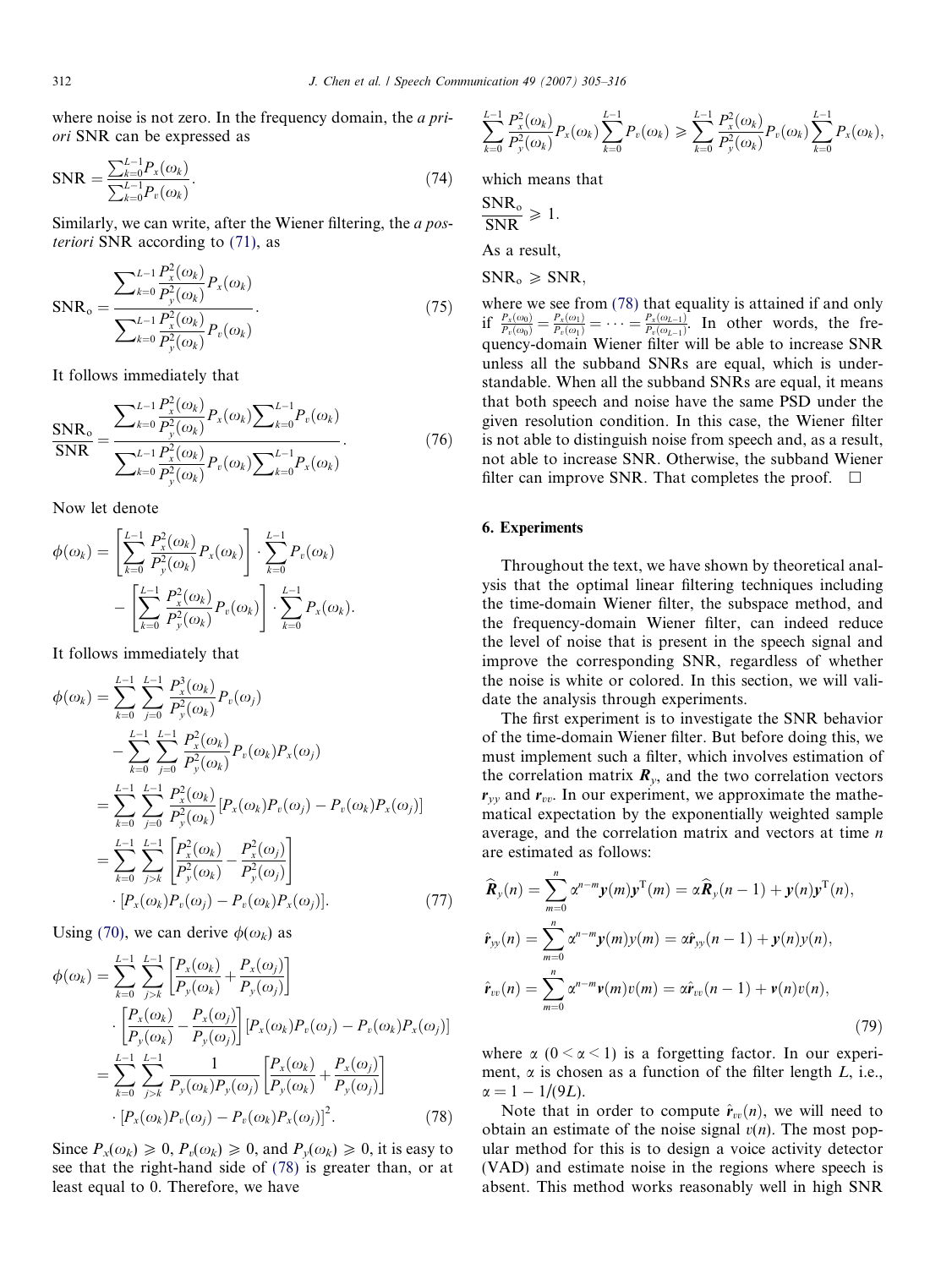<span id="page-8-0"></span>conditions and when noise is stationary. But when SNR is low or the noise characteristics change over time (even slowly), the noise estimate obtained during the absence of speech may not represent the noise in the presence of speech. To avoid explicit speech/non-speech detection and take into account some non-stationarity of the noise, several other estimation techniques were developed, including the minimum statistics method [\(Martin, 2001\)](#page-11-0), the quantile method ([Hirsch and Ehrlicher, 1995; Stahl et al.,](#page-10-0) [2000](#page-10-0)), and the sequential estimation ([Diethorn, 2004\)](#page-10-0) etc. In this experiment, instead of using the estimated noise, we assume that the noise signal is known *a priori* since our concern is on the SNR behavior of the Wiener filter rather than the implementation of the Wiener filter itself.

The results of this experiment are shown in Figs. 1 and 2, where the clean speech used is a prerecorded speech signal (from a female speaker) that is sampled at 8 kHz and lasts about 3 min. Noise is then added to the signal at an SNR of 10 dB. Three noise signals are used: computer generated White Gaussian noise, a babbling noise signal recorded in a New York Stock Exchange (NYSE) room, and a car noise signal recorded in a Volvo car running at 55 miles/h on a highway with all its windows closed.

We see from Fig. 1 that the *a posteriori* SNR is from 2 to several decibels higher than the a priori SNR. This justifies the analysis shown in Section [3](#page-1-0). It is also seen from this figure that the a posteriori SNR increases monotonically with



Fig. 1. The *a posteriori* SNR as a function of *L*: SNR = 10 dB.



Fig. 2. The *a posteriori* SNR versus the *a priori* SNR:  $L = 20$ .

the filter length L. Therefore, a longer filter should be applied if we expect more noise reduction. However, as the filter length increases, the complexity of the algorithm, the amount of speech distortion, and the estimation variance of the correlation matrix/vectors, they all will increase at the same time. In addition, we see that  $SNR<sub>o</sub>$  increases with  $L$  but with a slower rate for  $L$  larger than about 12. Taking all these factors into account, we suggest to set L between 10 and 30 for 8-kHz sampling rate, which is reasonable for most applications.

When  $L$  is fixed, but we change SNR from  $-10$  dB to 30 dB, it can be seen that less SNR improvement is achieved for high SNR conditions. This is, of course, understandable. When SNR increases, the speech becomes less noisy, so there is less noise to be reduced. If SNR approaches infinity, the a posteriori SNR would be the same as the a priori SNR. In all the conditions, we see that the a posteriori SNR is always greater than the corresponding a priori SNR. This again verifies the analysis given in Section [3](#page-1-0).

In the second experiment, we study the SNR behavior of the subspace method. Again, we assume that the noise signal is known a priori and we estimate the two correlation matrices  $\mathbf{R}_x$  and  $\mathbf{R}_v$  in the same manner as we estimate  $\mathbf{R}_{v}$  in [\(79\).](#page-7-0) The results for this experiments are plotted in Figs. 3 and 4.



Fig. 3. The *a posteriori* SNR as a function of *L*: SNR =  $10$  dB.



Fig. 4. The *a posteriori* SNR as a function of  $\mu$ :  $L = 20$ .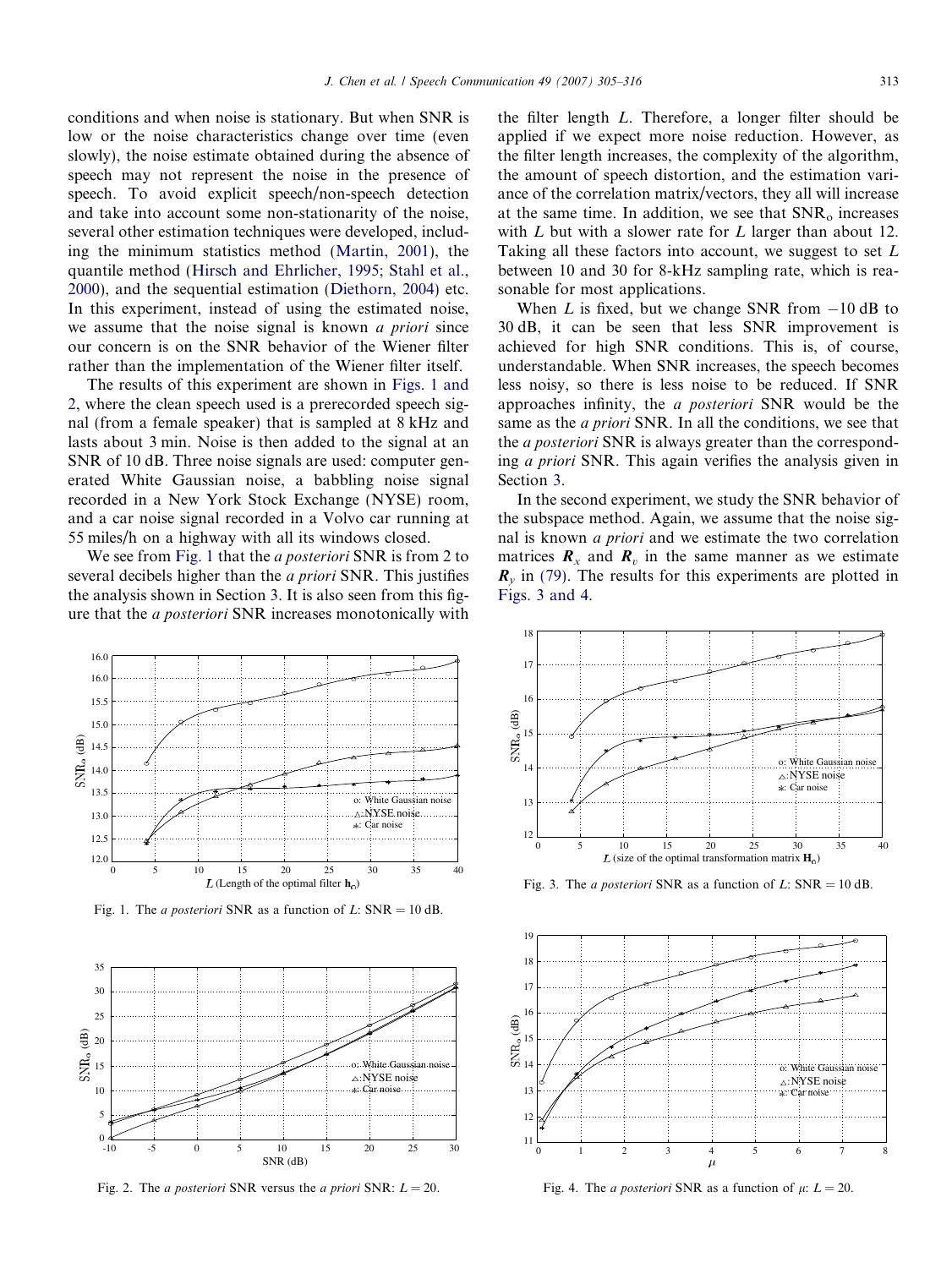<span id="page-9-0"></span>Similar to the previous experiment, one can see from [Fig. 3](#page-8-0) that when the a priori SNR is fixed, the a posteriori SNR increases monotonically with the dimension of the optimal transformation  $H_0$ . Therefore, if more SNR improvement is expected, we should use a transform with a larger dimension L. But when we increase L, we also raise the computational complexity and boost the speech distortion at the same time. Normally, like in the Wiener filter, L should be set between 15 and 30 for 8-kHz sampling rate. It is also seen from [Fig. 3](#page-8-0) that  $SNR<sub>o</sub>$  is always higher than SNR, which validates the analysis shown in Section [4.](#page-4-0)

Another parameter that plays a critical role in the subspace method is the Lagrange multiplier  $\mu$ . In Section [4](#page-4-0), we have shown that if the *a priori* SNR is fixed, the *a pos*teriori SNR is a monotonically increasing function of the variable  $\mu$ . When  $\mu \rightarrow 0$ , the *a posteriori* SNR will approach the *a priori* SNR. When  $\mu \rightarrow +\infty$ , the *a posteriori* SNR will approach its upper bound given in [\(65\)](#page-6-0). This is justified by the results shown in [Fig. 4.](#page-8-0) In real applications, the selection of  $\mu$  should depend on system's expectation between noise reduction and speech distortion. If more noise reduction is expected, we should select a large  $\mu$ . On the other hand, if speech distortion is a big concern, then we should choose a small  $\mu$ . If we set  $\mu = 1$ , then the subspace method will be similar to the time-domain Wiener filter.

The third experiment pertains to the frequency-domain Wiener filter. Similar to the previous experiments, we neglect the noise-estimation process and assume the noise signal is known a priori. In order to estimate the Wiener filter according to [\(67\)](#page-6-0), we partition the noisy speech  $y(n)$ into overlapping frames. The frame size in this experiment is  $L = 64$  (samples), and the overlapping factor is 75%. Each frame is then transformed via a DFT into a block of L spectral samples. Successive frames of spectral samples form a two-dimensional matrix denoted by  $Y_t(i\omega_k)$ , where subscript  $t$  is the frame index and denotes the time dimension. The power spectra of the noisy signal at time  $t$  is estimated as

$$
\widehat{P}_{y,t}(\omega_k) = \beta \widehat{P}_{y,t-1}(\omega_k) + (1-\beta)|Y_t(j\omega_k)|^2 / L, \tag{80}
$$



Fig. 5. The *a posteriori* SNR versus the *a priori* SNR:  $L = 64$ , 75% overlap.

where  $\beta$  is a coefficient to control the time constant of the single-pole recursion. In our experiment,  $\beta = 0.9$ . The noise power spectra are estimated in a similar manner, and the Wiener filter is computed according to [\(67\)](#page-6-0). The experimental results are plotted in Fig. 5. We see that the *a pos*teriori SNR is always larger than the a priori SNR, which justifies the analysis shown in Section [5](#page-6-0).

## 7. Conclusion and discussion

The problem of noise reduction has attracted a considerable amount of research attention over the past several decades. The most widely used approach, thus far, is the optimal linear filtering technique, which achieves clean speech estimate by passing the noisy speech through an optimal linear filter/transformation. While many efforts were made to evaluate how this technique can perform in simulated as well as real noise environments, most existing performance studies have been experimental, which do not provide us with a unified understanding of the performance behavior of the technique. Therefore, more thorough analysis is indispensable.

This paper provided a theoretical analysis on the noise reduction, speech distortion, and SNR behavior of the optimal linear filtering techniques including the timedomain causal Wiener filter, the subspace method, and the frequency-domain noncausal Wiener filter. It showed that the optimal linear filter, regardless of how we delineate it, can indeed reduce the level of noise. Most importantly, it proved that, with the optimal linear filter, the a posteriori SNR is always greater than, or at least equal to the *a priori* SNR, which concludes that the optimal linear filtering technique is able to make noisy speech signals cleaner. While the a posteriori SNR is lower bounded to the a priori SNR, its upper limit depends on the distinction between noise and speech statistics, which was also discussed in the paper. In order to validate the analysis, we carried out a series of experiments using the simulated white Gaussian noise as well as some noise signals recorded in real situations. Theoretical and experimental results agreed very well.

Notice that during the theoretical analysis, we assumed that we knew the second order statistics (covariance matrices, correlation vectors, and power spectral densities) of the noisy speech and the noise signal. In real application, however, they are not known *a priori* and have to be estimated. Any deviation of the estimate from its true value may cause some performance degradation. As how the optimal filtering technique is sensitive to the estimation error of the signal statistics, this is worthy of further research attention.

## Appendix

**Lemma.** With  $\lambda_i$  ( $i = 1, 2, ..., L$  and  $\lambda_1 \geq \lambda_2 \geq \cdots \geq \lambda_L \geq$ 0) being defined in ([17](#page-2-0)) and  $\mu$  > 0, we have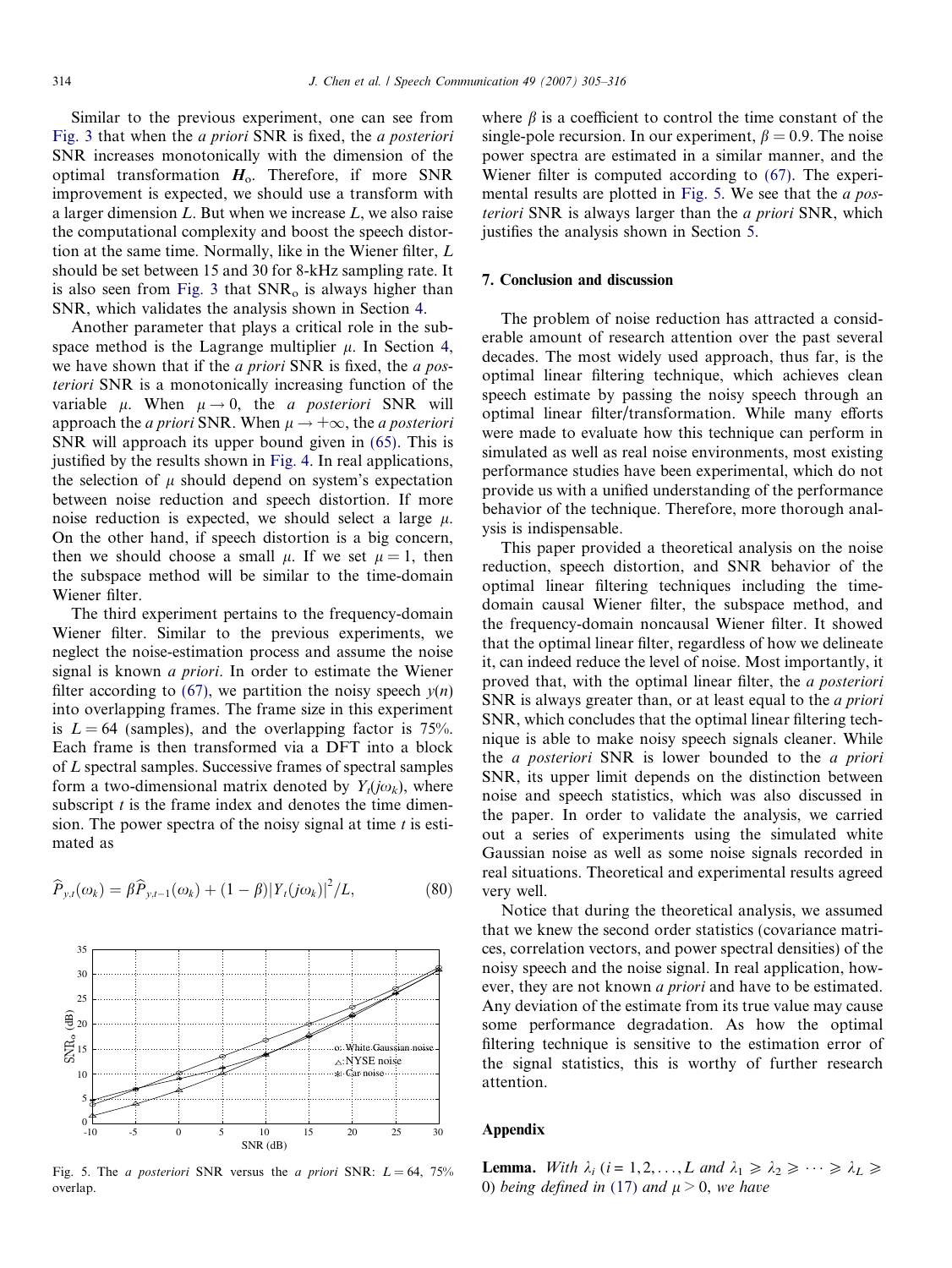<span id="page-10-0"></span>
$$
\left[\sum_{i=1}^{L} \frac{\lambda_i^3}{(\lambda_i + \mu)^2} q_i^2\right] \cdot \sum_{i=1}^{L} q_i^2 \ge \left[\sum_{i=1}^{L} \frac{\lambda_i^2}{(\lambda_i + \mu)^2} q_i^2\right] \cdot \sum_{i=1}^{L} \lambda_i q_i^2,
$$
\n(81)

where  $q_i$  can be any real number.

**Proof.** This inequality can be proofed by way of induction.

• Basic step: If  $L = 2$ ,

$$
\left[\sum_{i=1}^{2} \frac{\lambda_i^3}{(\lambda_i + \mu)^2} q_i^2\right] \cdot \sum_{i=1}^{2} q_i^2 = \frac{\lambda_1^3}{(\lambda_1 + \mu)^2} q_1^4 + \frac{\lambda_2^3}{(\lambda_2 + \mu)^2} q_2^4 + \left[\frac{\lambda_1^3}{(\lambda_1 + \mu)^2} + \frac{\lambda_2^3}{(\lambda_2 + \mu)^2}\right] q_1^2 q_2^2.
$$

Since  $\lambda_1 \geq \lambda_2 \geq 0$ , it is trivial to show that

$$
\frac{\lambda_1^3}{\left(\lambda_1+\mu\right)^2}+\frac{\lambda_2^3}{\left(\lambda_2+\mu\right)^2}\geqslant \frac{\lambda_1^2\lambda_2}{\left(\lambda_1+\mu\right)^2}+\frac{\lambda_1\lambda_2^2}{\left(\lambda_2+\mu\right)^2},
$$

where "=" holds when  $\lambda_1 = \lambda_2$ . Therefore

$$
\left[\sum_{i=1}^{2} \frac{\lambda_i^3}{(\lambda_i + \mu)^2} q_i^2\right] \cdot \sum_{i=1}^{2} q_i^2 \ge \frac{\lambda_1^3}{(\lambda_1 + \mu)^2} q_1^4 + \frac{\lambda_2^3}{(\lambda_2 + \mu)^2} q_2^4 + \left[\frac{\lambda_1^2 \lambda_2}{(\lambda_1 + \mu)^2} + \frac{\lambda_1 \lambda_2^2}{(\lambda_2 + \mu)^2}\right] q_1^2 q_2^2
$$

$$
= \left[\sum_{i=1}^{2} \frac{\lambda_i^2}{(\lambda_i + \mu)^2} q_i^2\right] \cdot \sum_{i=1}^{2} \lambda_i q_i^2,
$$

so the property is true for  $L = 2$ , where "=" holds when  $\lambda_1 = \lambda_2$  or at least one of  $q_1$  and  $q_2$  is equal to 0.

• Inductive step: Assume that the property is true for  $L = n$ , i.e.,

$$
\left[\sum_{i=1}^n \frac{\lambda_i^3}{(\lambda_i+\mu)^2} q_i^2\right] \cdot \sum_{i=1}^n q_i^2 \geqslant \left[\sum_{i=1}^n \frac{\lambda_i^2}{(\lambda_i+\mu)^2} q_i^2\right] \cdot \sum_{i=1}^n \lambda_i q_i^2.
$$

We must prove that it is also true for  $L = n + 1$ . As a matter of fact,

$$
\begin{split}\n&\left[\sum_{i=1}^{n+1} \frac{\lambda_i^3}{(\lambda_i + \mu)^2} q_i^2\right] \cdot \sum_{i=1}^{n+1} q_i^2 \\
&= \left[\sum_{i=1}^n \frac{\lambda_i^3}{(\lambda_i + \mu)^2} q_i^2 + \frac{\lambda_{n+1}^3}{(\lambda_{n+1} + \mu)^2} q_{n+1}^2\right] \cdot \left[\sum_{i=1}^n q_i^2 + q_{n+1}^2\right] \\
&= \left[\sum_{i=1}^n \frac{\lambda_i^3}{(\lambda_i + \mu)^2} q_i^2\right] \cdot \sum_{i=1}^n q_i^2 + \frac{\lambda_{n+1}^3}{(\lambda_{n+1} + \mu)^2} q_{n+1}^4 \\
&+ \sum_{i=1}^n \left[\frac{\lambda_i^3}{(\lambda_i + \mu)^2} + \frac{\lambda_{n+1}^3}{(\lambda_{n+1} + \mu)^2}\right] q_i^2 q_{n+1}^2.\n\end{split} \tag{82}
$$

Using the induction hypothesis, and also the fact that

$$
\frac{\lambda_i^3}{\left(\lambda_i+\mu\right)^2}+\frac{\lambda_{n+1}^3}{\left(\lambda_{n+1}+\mu\right)^2}\geqslant \frac{\lambda_i^2\lambda_{n+1}}{\left(\lambda_i+\mu\right)^2}+\frac{\lambda_i\lambda_{n+1}^2}{\left(\lambda_{n+1}+\mu\right)^2},
$$

we obtain

$$
\left[\sum_{i=1}^{n+1} \frac{\lambda_i^3}{(\lambda_i + \mu)^2} q_i^2\right] \cdot \sum_{i=1}^{n+1} q_i^2 \ge \left[\sum_{i=1}^n \frac{\lambda_i^2}{(\lambda_i + \mu)^2} q_i^2\right] \cdot \sum_{i=1}^n \lambda_i q_i^2
$$
  
+ 
$$
\frac{\lambda_{n+1}^3}{(\lambda_{n+1} + \mu)^2} q_{n+1}^4 + \sum_{i=1}^n \left[\frac{\lambda_i^2 \lambda_{n+1}}{(\lambda_i + \mu)^2} + \frac{\lambda_i \lambda_{n+1}^2}{(\lambda_{n+1} + \mu)^2}\right] q_i^2 q_{n+1}^2
$$
  
= 
$$
\left[\sum_{i=1}^{n+1} \frac{\lambda_i^2}{(\lambda_i + \mu)^2} q_i^2\right] \cdot \sum_{i=1}^{n+1} \lambda_i q_i^2,
$$
 (83)

where "=" holds when all the  $\lambda_i$ 's corresponding to nonzero  $q_i$  are equal, where  $i = 1, 2, \ldots, n + 1$ . That completes the proof.  $\Box$ 

## References

- Benesty, J., Makino, S., Chen, J. (Eds.), 2005. Speech Enhancement. Springer, Berlin, Germany.
- Boll, S.F., 1979. Suppression of acoustic noise in speech using spectral subtraction. IEEE Trans. Acoust. Speech Signal Process. 27 (April), 113–120.
- Chang, Y.M., O'Shaughnessy, D., 1991. Speech enhancement based conceptually on auditory evidence. IEEE Trans. Signal Process. 39 (September), 1943–1954.
- Chen, J., Huang, Y., Benesty, J., 2003. Filtering techniques for noise reduction and speech enhancement. In: Benesty, J., Huang, Y. (Eds.), Adaptive Signal Processing: Applications to Real-World Problems. Springer, Berlin, Germany, pp. 129–154.
- Chen, J., Benesty, J., Huang, Y., Doclo, S., 2006. New insights into the noise reduction Wiener filter. IEEE Trans. Speech Audio Process. 14 (July), 1218–1234.
- Dendrinos, M., Bakamidis, S., Garayannis, G., 1991. Speech enhancement from noise: a regenerative approach. Speech Commun. 10 (February), 45–57.
- Diethorn, E.J., 2004. Subband noise reduction methods for speech enhancement. In: Huang, Y., Benesty, J. (Eds.), Audio Signal Processing for Next-Generation Multimedia Communication Systems. Kluwer, Boston, MA, USA, pp. 91–115.
- Ephraim, Y., Malah, D., 1984. Speech enhancement using a minimummean square error short-time spectral amplitude estimator. IEEE Trans. Acoust. Speech Signal Process. 32 (December), 1109–1121.
- Ephraim, Y., Malah, D., 1985. Speech enhancement using a minimum mean-square error log-spectral amplitude estimator. IEEE Trans. Acoust. Speech Signal Process. 33 (April), 443–445.
- Ephraim, Y., Van Trees, H.L., 1995. A signal subspace approach for speech enhancement. IEEE Trans. Speech Audio Process. 3 (July), 251–266.
- Etter, W., Moschytz, G.S., 1994. Noise reduction by noise-adaptive spectral magnitude expansion. J. Audio Eng. Soc. 42 (May), 341–349.
- Fukunaga, K., 1990. Introduction to Statistical Pattern Recognition. Academic, San Diego, CA, USA.
- Gannot, S., Burshtein, D., Weinstein, E., 1998. Iterative and sequential Kalman filter-based speech enhancement algorithms. IEEE Trans. Speech Audio Process. 6 (July), 373–385.
- Gibson, J.D., Koo, B., Gray, S.D., 1991. Filtering of colored noise for speech enhancement and coding. IEEE Trans. Signal Process. 39 (August), 1732–1742.
- Hansen, P.S.K., 1997. Signal subspace methods for speech enhancement. Ph.D. dissertation, Techn. University Denmark, Lyngby, Denmark.
- Hirsch, H.G., Ehrlicher, C., 1995. Noise estimation techniques for robust speech recognition. In: Proc. IEEE ICASSP. vol. 1, pp. 153–156.
- Hu, Y., Loizou, P.C., 2003. A generalized subspace approach for enhancing speech corrupted by colored noise. IEEE Trans. Speech Audio Process. 11 (July), 334–341.